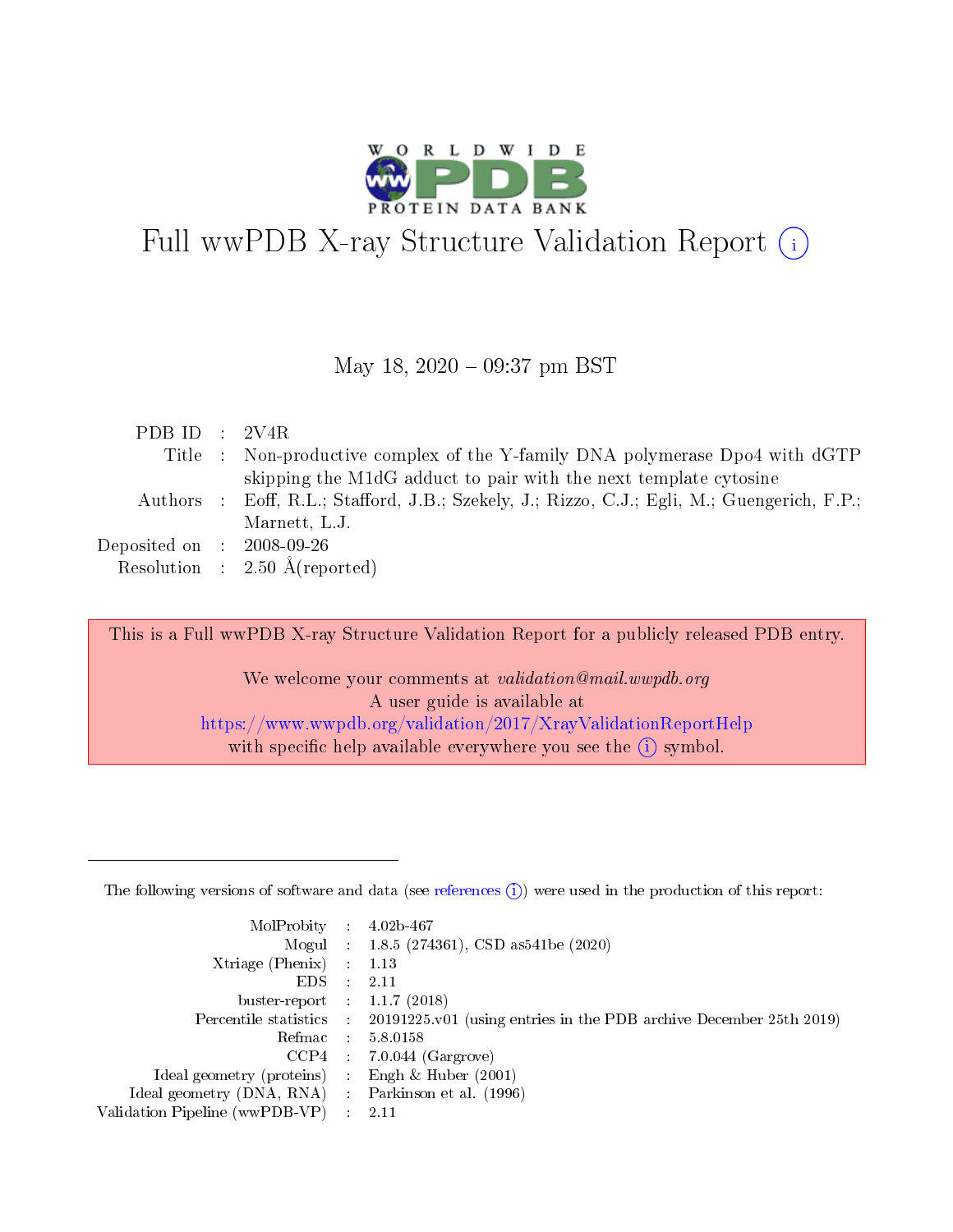# 1 [O](https://www.wwpdb.org/validation/2017/XrayValidationReportHelp#overall_quality)verall quality at a glance  $(i)$

The following experimental techniques were used to determine the structure: X-RAY DIFFRACTION

The reported resolution of this entry is 2.50 Å.

Percentile scores (ranging between 0-100) for global validation metrics of the entry are shown in the following graphic. The table shows the number of entries on which the scores are based.



| Metric                | Whole archive<br>$(\#\text{Entries})$ | Similar resolution<br>$(\#\text{Entries},\,\text{resolution}\,\,\text{range}(\textup{\AA}))$ |
|-----------------------|---------------------------------------|----------------------------------------------------------------------------------------------|
| $R_{free}$            | 130704                                | $4661(2.50-2.50)$                                                                            |
| Clashscore            | 141614                                | $5346$ $(2.50-2.50)$                                                                         |
| Ramachandran outliers | 138981                                | $5231 (2.50 - 2.50)$                                                                         |
| Sidechain outliers    | 138945                                | $5233(2.50-2.50)$                                                                            |
| RSRZ outliers         | 127900                                | $4559(2.50-2.50)$                                                                            |

The table below summarises the geometric issues observed across the polymeric chains and their fit to the electron density. The red, orange, yellow and green segments on the lower bar indicate the fraction of residues that contain outliers for  $>=3, 2, 1$  and 0 types of geometric quality criteria respectively. A grey segment represents the fraction of residues that are not modelled. The numeric value for each fraction is indicated below the corresponding segment, with a dot representing fractions  $\epsilon=5\%$  The upper red bar (where present) indicates the fraction of residues that have poor fit to the electron density. The numeric value is given above the bar.

| Mol |   | $\mid$ Chain $\mid$ Length | Quality of chain     |     |    |  |  |  |  |
|-----|---|----------------------------|----------------------|-----|----|--|--|--|--|
|     |   | 358                        | $\frac{0}{0}$<br>60% | 33% |    |  |  |  |  |
|     |   | 13                         | 69%                  | 23% | 8% |  |  |  |  |
|     | Ŧ | 18                         | 6%<br>39%            | 56% | 6% |  |  |  |  |

The following table lists non-polymeric compounds, carbohydrate monomers and non-standard residues in protein, DNA, RNA chains that are outliers for geometric or electron-density-fit criteria:

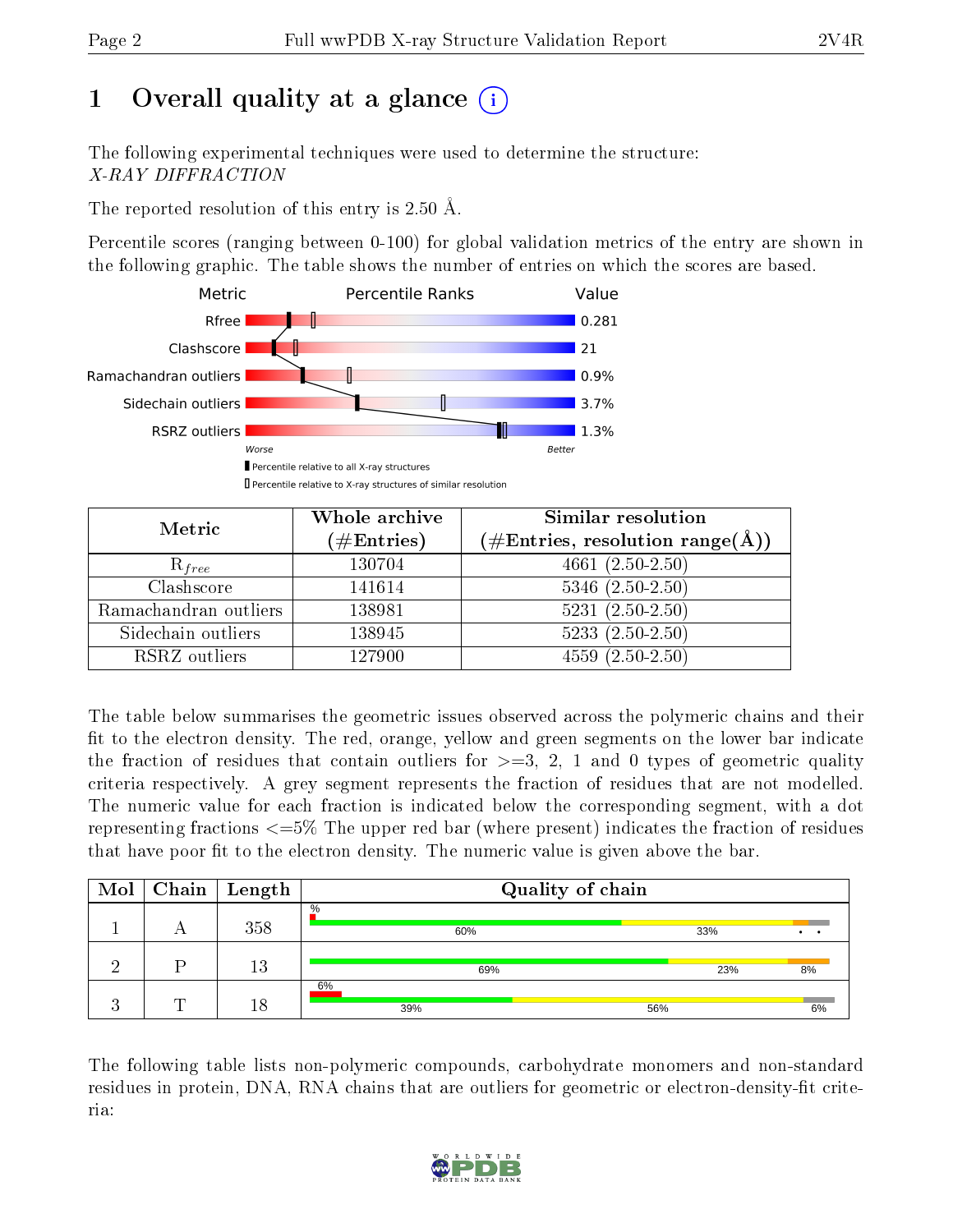|                   |      |  | Mol   Type   Chain   Res   Chirality   Geometry   Clashes   Electron density |
|-------------------|------|--|------------------------------------------------------------------------------|
| $4 \mid DGT \mid$ | -404 |  |                                                                              |

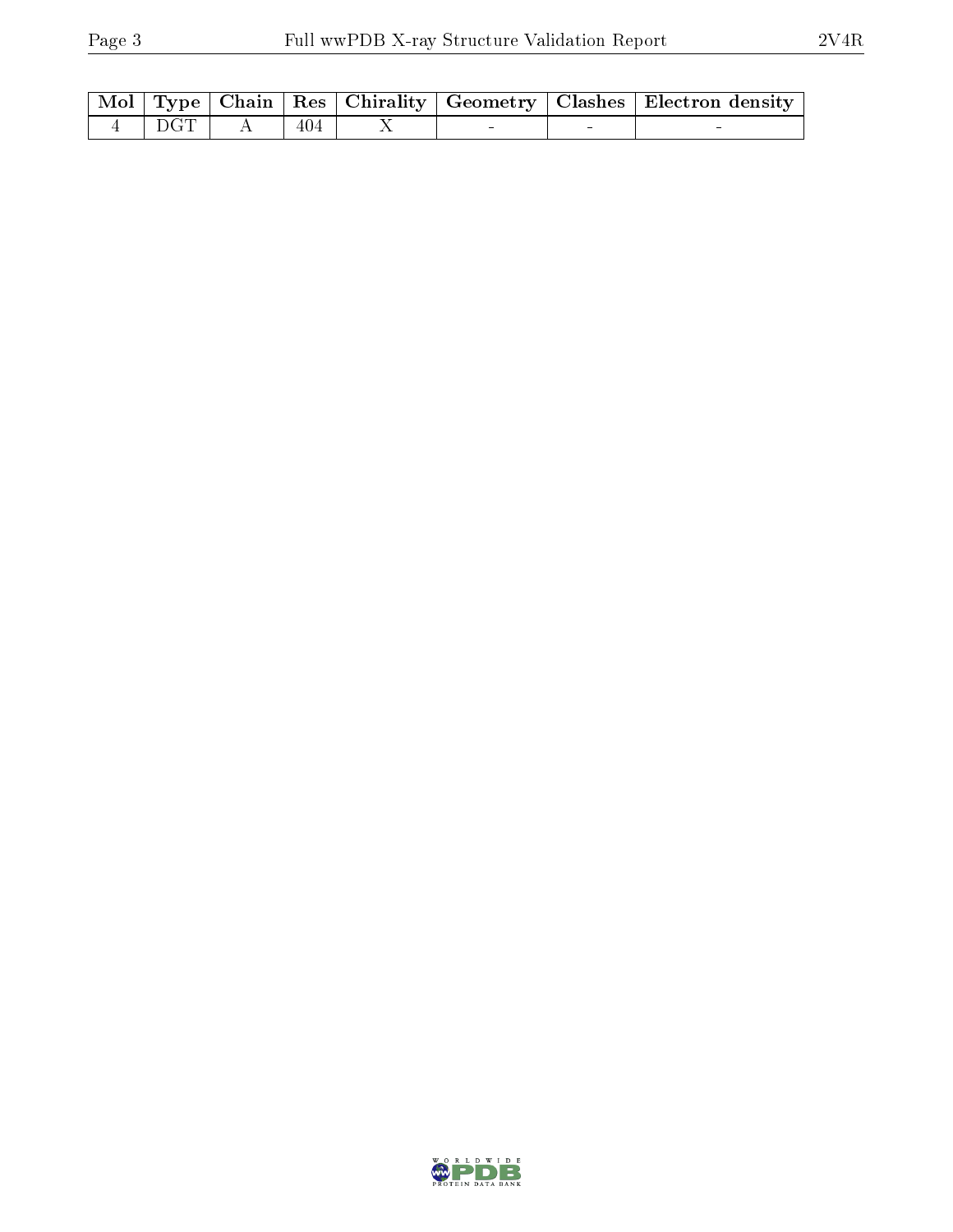# 2 Entry composition (i)

There are 6 unique types of molecules in this entry. The entry contains 3544 atoms, of which 0 are hydrogens and 0 are deuteriums.

In the tables below, the ZeroOcc column contains the number of atoms modelled with zero occupancy, the AltConf column contains the number of residues with at least one atom in alternate conformation and the Trace column contains the number of residues modelled with at most 2 atoms.

• Molecule 1 is a protein called DNA POLYMERASE IV.

| Mol | Chain | Residues | Atoms         |      |     |     |  | $ZeroOcc \mid AltConf \mid$ | $\lq$ Trace |
|-----|-------|----------|---------------|------|-----|-----|--|-----------------------------|-------------|
|     | . .   | 343      | Total<br>2765 | 1772 | 480 | 506 |  |                             |             |

There are 6 discrepancies between the modelled and reference sequences:

| Chain | Residue | Modelled   | Actual | Comment        | Reference          |
|-------|---------|------------|--------|----------------|--------------------|
| А     | -4      | HIS        |        | expression tag | UNP Q97W02         |
|       | -3      | <b>HIS</b> |        | expression tag | $ $ UNP Q97W02     |
|       | $-2$    | HIS        |        | expression tag | $\vert$ UNP Q97W02 |
|       | $-1$    | HIS        |        | expression tag | UNP Q97W02         |
|       |         | <b>HIS</b> |        | expression tag | UNP Q97W02         |
|       |         | <b>HIS</b> |        | expression tag | UNP Q97W02         |

 Molecule 2 is a DNA chain called 5'-D(\*GP\*GP\*GP\*GP\*GP\*AP\*AP\*GP\*GP\*AP\*TP\*T  $P^*C$ -3'.

| Mol | Chain   Residues | $\rm{Atoms}$       |                     |              |  |    | $\text{ZeroOcc} \mid \text{AltConf} \mid \text{Trace}$ |  |
|-----|------------------|--------------------|---------------------|--------------|--|----|--------------------------------------------------------|--|
|     | 13               | $\rm Total$<br>273 | $\mathbf{C}$<br>129 | - N<br>57 75 |  | 19 |                                                        |  |

 Molecule 3 is a DNA chain called 5'-D(\*TP\*CP\*AP\*CP\*M1GP\*GP\*AP\*AP\*TP\*CP\*CP  $*TP*TP*CP*CP*CP*CP*CP*C$ 

| Mol | ${\rm Chain}$ | $\perp$ Residues |              |     | Atoms |     |  | $ZeroOcc \mid AltConf \mid$ | $\mid$ Trace $\mid$ |
|-----|---------------|------------------|--------------|-----|-------|-----|--|-----------------------------|---------------------|
|     | ┮<br>-        | 17               | 'otal<br>338 | 164 | 58    | 100 |  |                             |                     |

 Molecule 4 is 2'-DEOXYGUANOSINE-5'-TRIPHOSPHATE (three-letter code: DGT) (formula:  $C_{10}H_{16}N_5O_{13}P_3$ ).

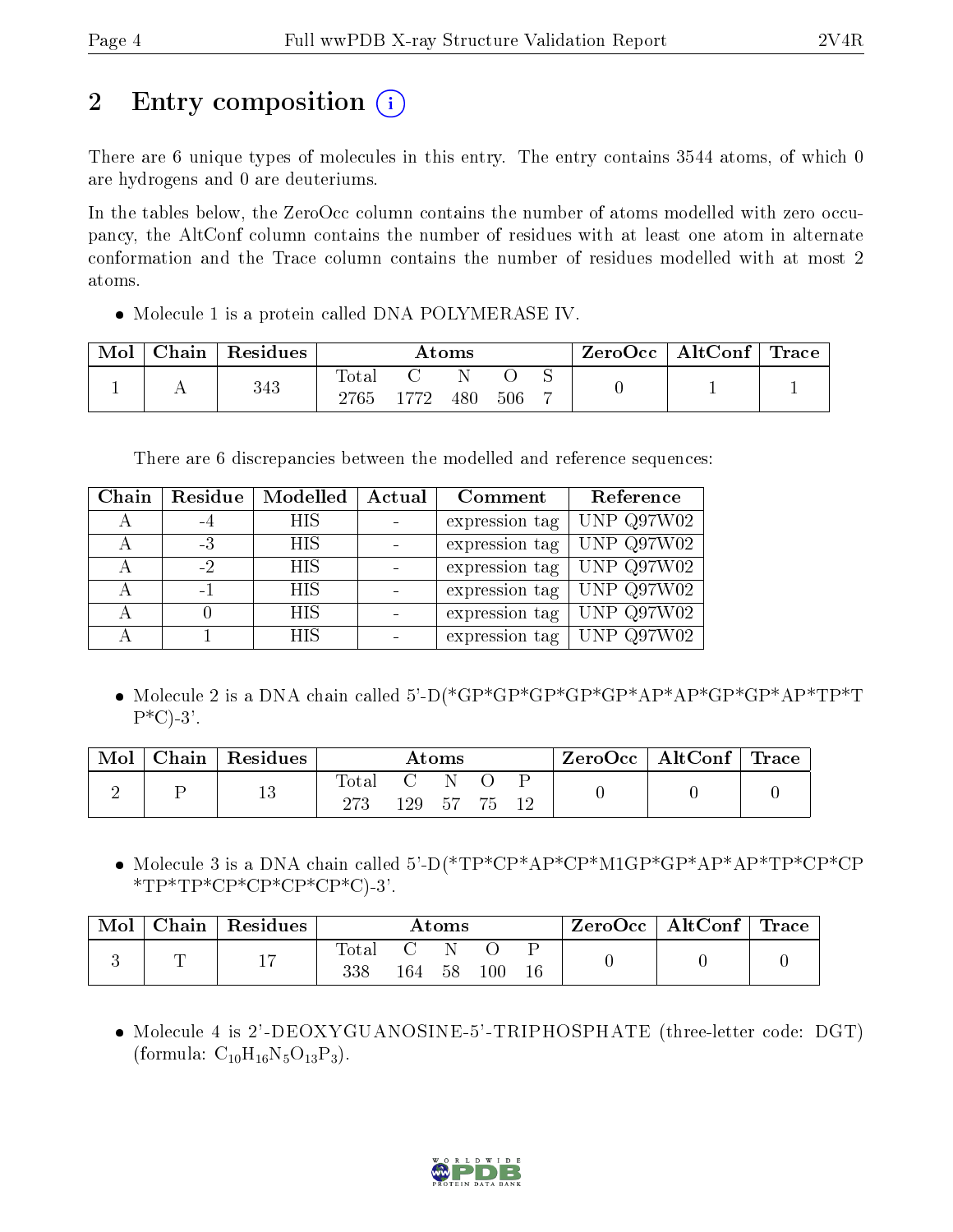

| Mol | Chain   $Residues$ | Atoms       |  |  |  |  | ZeroOcc   AltConf |  |
|-----|--------------------|-------------|--|--|--|--|-------------------|--|
|     |                    | Total C N O |  |  |  |  |                   |  |

Molecule 5 is CALCIUM ION (three-letter code: CA) (formula: Ca).

|  | $\text{Mol}$   Chain   Residues | Atoms | ZeroOcc   AltConf |  |
|--|---------------------------------|-------|-------------------|--|
|  |                                 | Total |                   |  |

 $\bullet\,$  Molecule 6 is water.

| Mol | Chain Residues | Atoms                      | $ZeroOcc \   \ AltConf \  $ |
|-----|----------------|----------------------------|-----------------------------|
|     | 91             | Total O<br>91<br>91        |                             |
|     | 21             | Total<br>21<br>21          |                             |
|     | 22             | Total<br>- ( )<br>22<br>22 |                             |

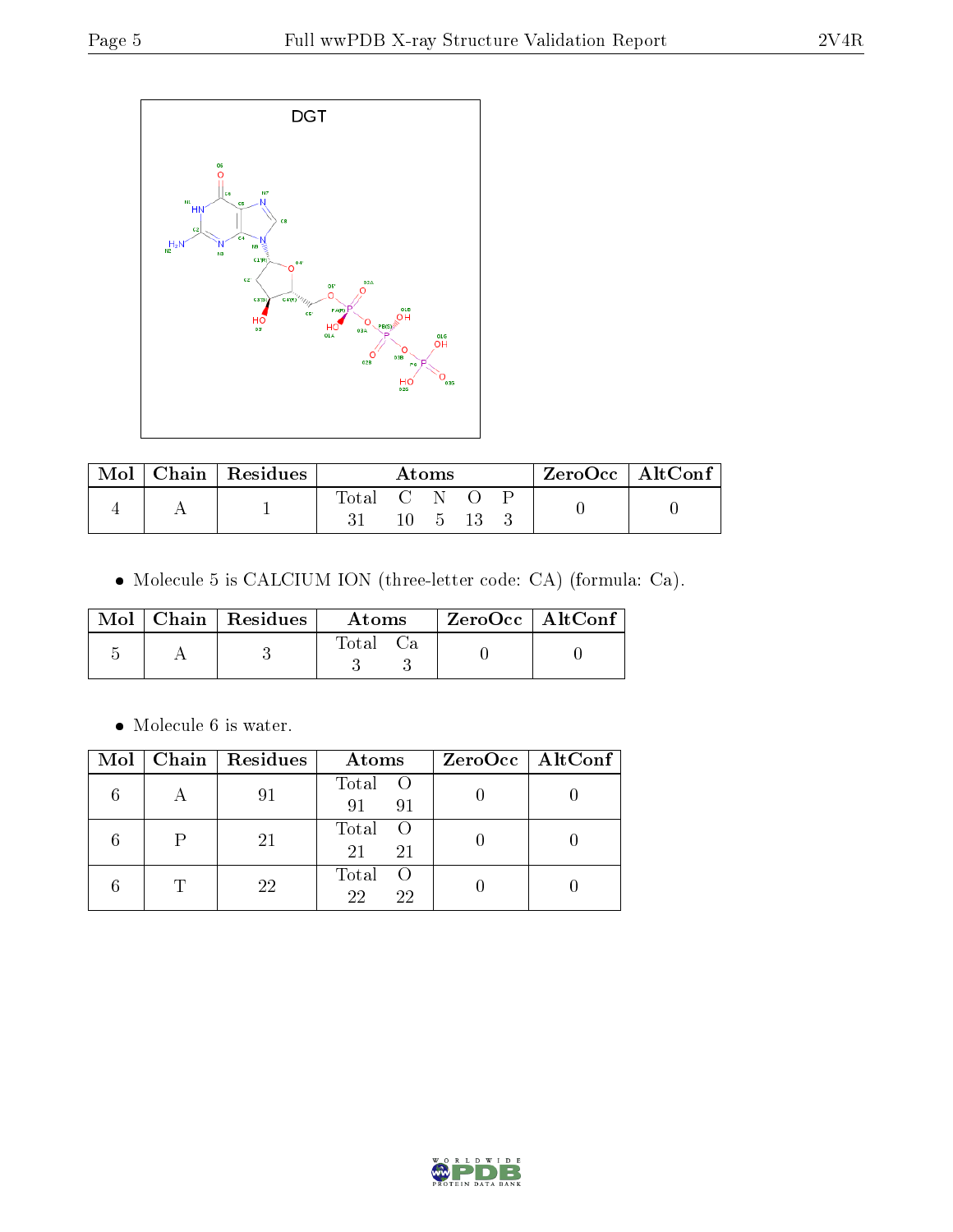# 3 Residue-property plots  $(i)$

These plots are drawn for all protein, RNA and DNA chains in the entry. The first graphic for a chain summarises the proportions of the various outlier classes displayed in the second graphic. The second graphic shows the sequence view annotated by issues in geometry and electron density. Residues are color-coded according to the number of geometric quality criteria for which they contain at least one outlier: green  $= 0$ , yellow  $= 1$ , orange  $= 2$  and red  $= 3$  or more. A red dot above a residue indicates a poor fit to the electron density (RSRZ  $> 2$ ). Stretches of 2 or more consecutive residues without any outlier are shown as a green connector. Residues present in the sample, but not in the model, are shown in grey.



• Molecule 1: DNA POLYMERASE IV





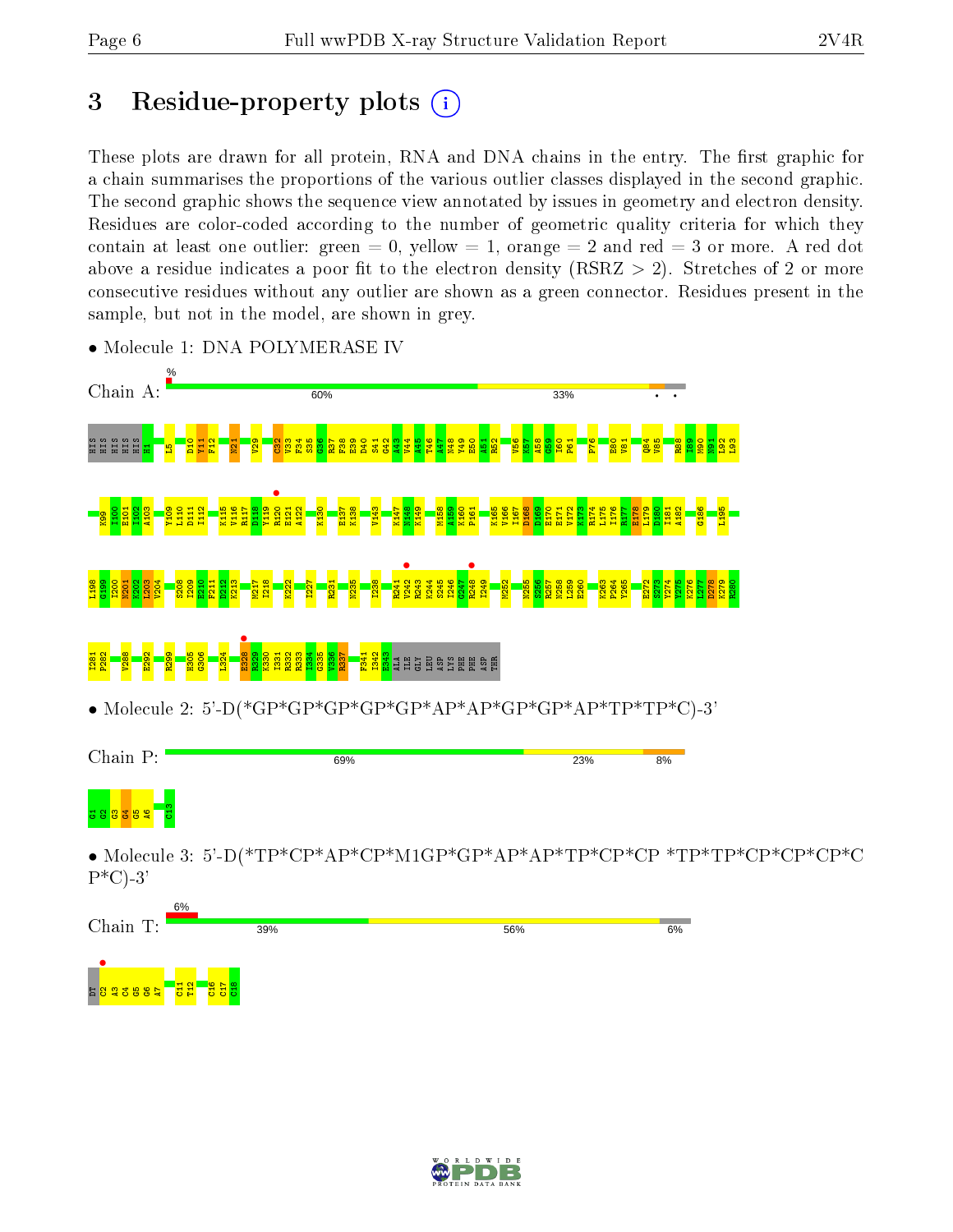# 4 Data and refinement statistics  $(i)$

| Property                                                         | Value                                              | Source     |
|------------------------------------------------------------------|----------------------------------------------------|------------|
| Space group                                                      | P 21 21 2                                          | Depositor  |
| Cell constants                                                   | 93.55Å 102.54Å 52.18Å                              | Depositor  |
| a, b, c, $\alpha$ , $\beta$ , $\gamma$                           | $90.00^{\circ}$<br>$90.00^{\circ}$ $90.00^{\circ}$ |            |
| Resolution $(A)$                                                 | $29.83 - 2.50$                                     | Depositor  |
|                                                                  | $29.83 - 2.50$                                     | <b>EDS</b> |
| $\%$ Data completeness                                           | $\overline{97.7 (29.83-2.50)}$                     | Depositor  |
| (in resolution range)                                            | $97.8(29.83-2.50)$                                 | <b>EDS</b> |
| $R_{merge}$                                                      | 0.09                                               | Depositor  |
| $\mathrm{R}_{sym}$                                               | (Not available)                                    | Depositor  |
| $\langle I/\sigma(I) \rangle^{-1}$                               | $3.36$ (at $2.51\text{\AA})$                       | Xtriage    |
| Refinement program                                               | $\overline{\text{CNS} 1.2}$                        | Depositor  |
|                                                                  | $0.218$ , $0.273$                                  | Depositor  |
| $R, R_{free}$                                                    | $0.218$ ,<br>0.281                                 | DCC        |
| $R_{free}$ test set                                              | 848 reflections (4.82%)                            | wwPDB-VP   |
| Wilson B-factor $(A^2)$                                          | 41.1                                               | Xtriage    |
| Anisotropy                                                       | 0.301                                              | Xtriage    |
| Bulk solvent $k_{sol}(\text{e}/\text{A}^3), B_{sol}(\text{A}^2)$ | $0.35$ , 57.4                                      | <b>EDS</b> |
| L-test for $\mathrm{twinning}^2$                                 | $< L >$ = 0.41, $< L2 >$ = 0.23                    | Xtriage    |
| Estimated twinning fraction                                      | No twinning to report.                             | Xtriage    |
| $\overline{F_o}, \overline{F_c}$ correlation                     | 0.93                                               | <b>EDS</b> |
| Total number of atoms                                            | 3544                                               | wwPDB-VP   |
| Average B, all atoms $(A^2)$                                     | 44.0                                               | wwPDB-VP   |

Xtriage's analysis on translational NCS is as follows: The largest off-origin peak in the Patterson function is  $4.25\%$  of the height of the origin peak. No significant pseudotranslation is detected.

<sup>&</sup>lt;sup>2</sup>Theoretical values of  $\langle |L| \rangle$ ,  $\langle L^2 \rangle$  for acentric reflections are 0.5, 0.333 respectively for untwinned datasets, and 0.375, 0.2 for perfectly twinned datasets.



<span id="page-6-1"></span><span id="page-6-0"></span><sup>1</sup> Intensities estimated from amplitudes.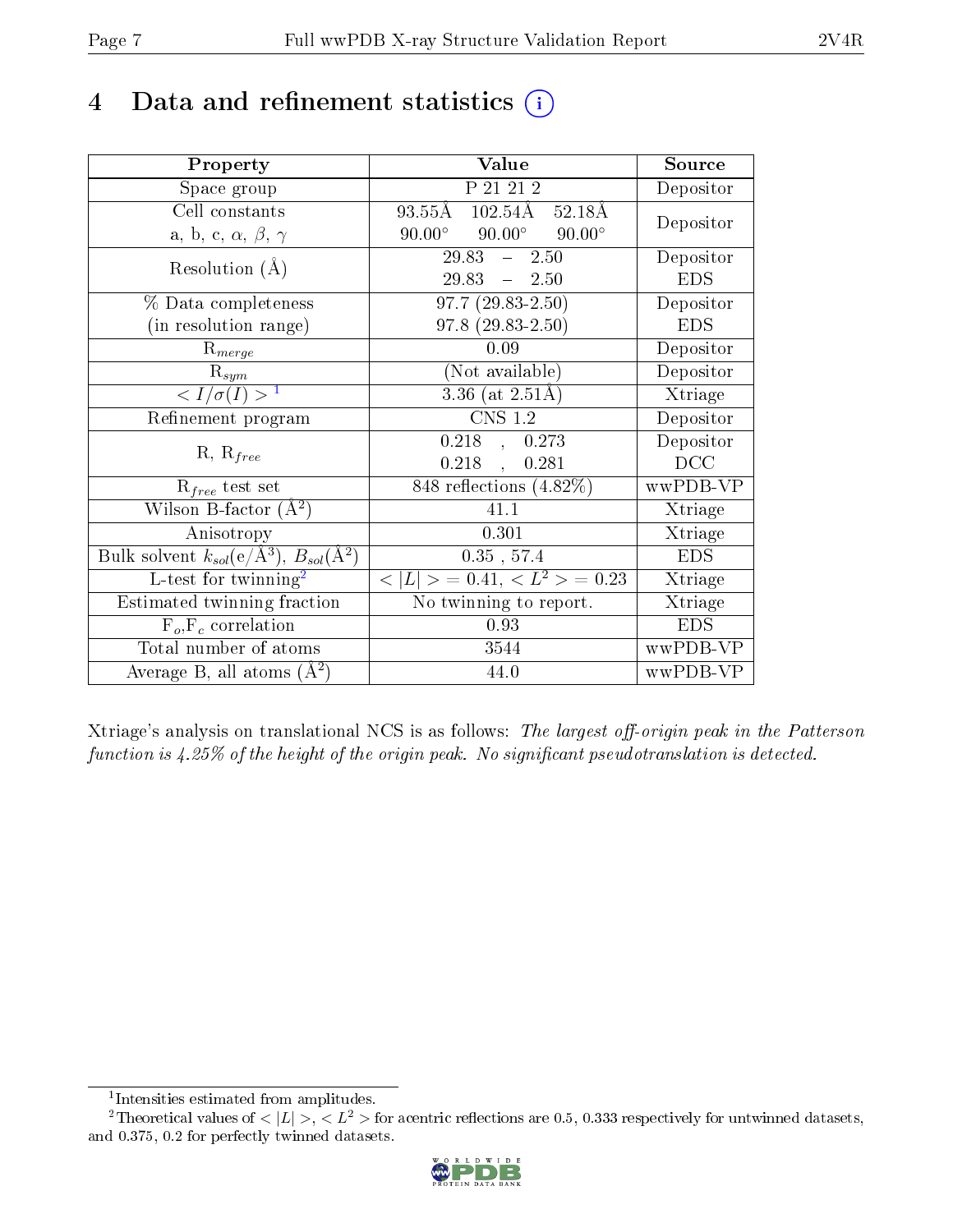## 5 Model quality  $(i)$

### 5.1 Standard geometry (i)

Bond lengths and bond angles in the following residue types are not validated in this section: CA, M1G, DGT

The Z score for a bond length (or angle) is the number of standard deviations the observed value is removed from the expected value. A bond length (or angle) with  $|Z| > 5$  is considered an outlier worth inspection. RMSZ is the root-mean-square of all Z scores of the bond lengths (or angles).

| Chain<br>Mol |     | Bond lengths |                              | Bond angles |                |
|--------------|-----|--------------|------------------------------|-------------|----------------|
|              |     | RMSZ         | $\vert \# \vert Z \vert > 5$ | <b>RMSZ</b> | # $ Z  > 5$    |
| $\mathbf{1}$ |     | 0.39         | 0/2805                       | 0.62        | 0/3767         |
| 2            |     | 0.53         | 0/308                        | 0.71        | 0/476          |
| 3            | T   | 0.53         | 0/347                        | 0.74        | $^{\prime}528$ |
| ΑĦ           | ΑII | $0.42\,$     | $^{\prime}3460$              | 0.64        | 4771           |

Chiral center outliers are detected by calculating the chiral volume of a chiral center and verifying if the center is modelled as a planar moiety or with the opposite hand.A planarity outlier is detected by checking planarity of atoms in a peptide group, atoms in a mainchain group or atoms of a sidechain that are expected to be planar.

|  | $\overline{\mid}$ Mol $\mid$ Chain $\mid$ #Chirality outliers $\mid$ #Planarity outliers $\mid$ |
|--|-------------------------------------------------------------------------------------------------|
|  |                                                                                                 |

There are no bond length outliers.

There are no bond angle outliers.

There are no chirality outliers.

All (1) planarity outliers are listed below:

|  |  | $\mid$ Mol $\mid$ Chain $\mid$ Res $\mid$ Type $\mid$ Group |
|--|--|-------------------------------------------------------------|
|  |  | Sidechain                                                   |

#### 5.2 Too-close contacts (i)

In the following table, the Non-H and H(model) columns list the number of non-hydrogen atoms and hydrogen atoms in the chain respectively. The H(added) column lists the number of hydrogen atoms added and optimized by MolProbity. The Clashes column lists the number of clashes within the asymmetric unit, whereas Symm-Clashes lists symmetry related clashes.

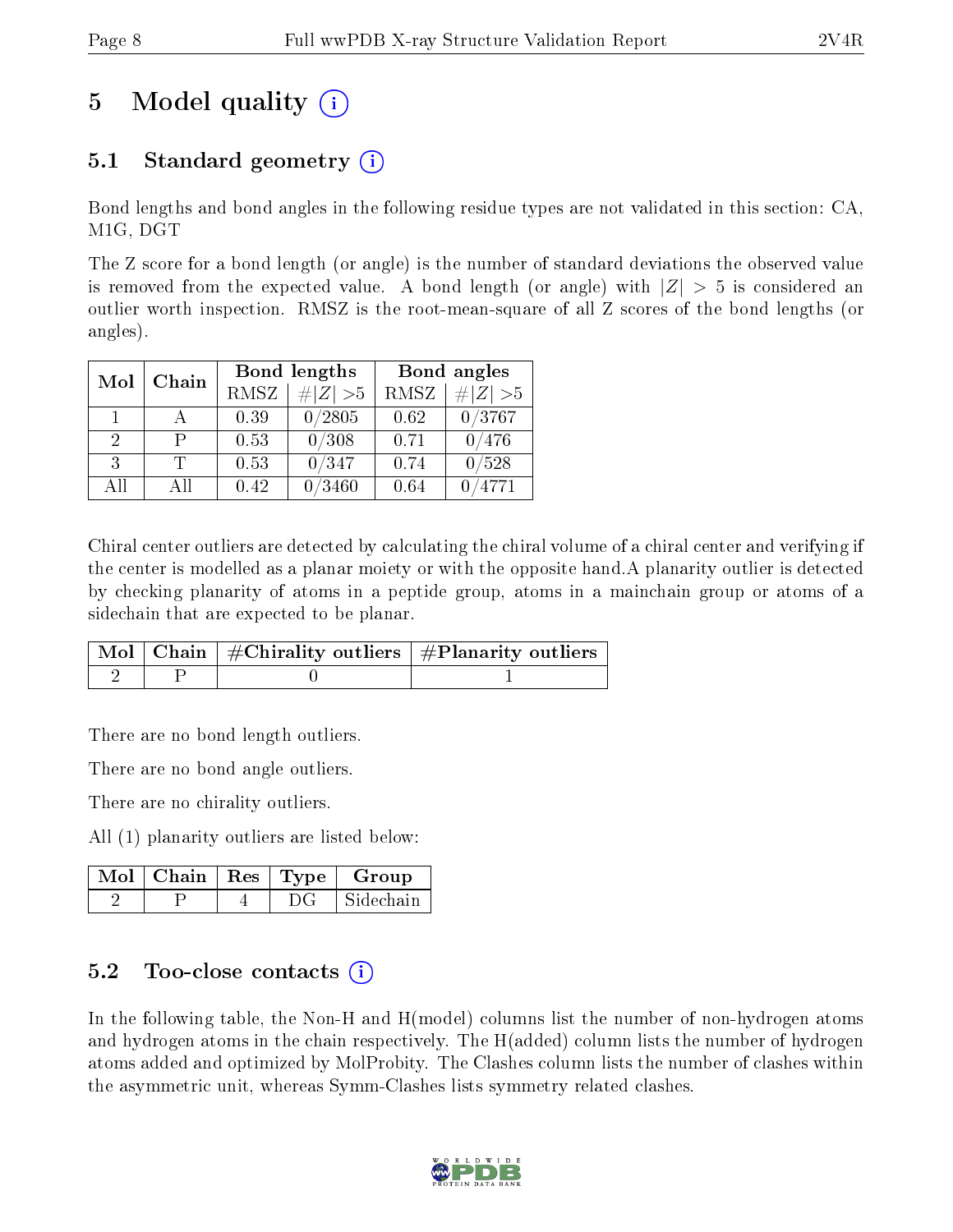| Mol | Chain | Non-H $ $ | $\mid$ H(model) | H(added) | <b>Clashes</b> | Symm-Clashes |
|-----|-------|-----------|-----------------|----------|----------------|--------------|
|     |       | 2765      |                 | 2908     | 127            |              |
| ച   | P     | 273       |                 | 147      |                |              |
| ച   | m     | 338       |                 | 192      | 13             |              |
|     |       | 31        |                 |          | 6)             |              |
| 5   |       | ર         |                 |          |                |              |
|     |       | 91        |                 |          | 13             |              |
| հ   | D     | 21        |                 |          |                |              |
|     | T     | 22        |                 |          |                |              |
|     |       | 3544      |                 | 3258     | 138            |              |

The all-atom clashscore is defined as the number of clashes found per 1000 atoms (including hydrogen atoms). The all-atom clashscore for this structure is 21.

All (138) close contacts within the same asymmetric unit are listed below, sorted by their clash magnitude.

| Atom-1              | Atom-2                           | Interatomic       | Clash             |
|---------------------|----------------------------------|-------------------|-------------------|
|                     |                                  | distance $(\AA)$  | overlap $(A)$     |
| 1:A:257:ARG:HB3     | 1:A:257:ARG:HH11                 | 1.25              | 0.99              |
| 1:A:120:ARG:HD3     | 6:A:2035:HOH:O                   | 1.63              | 0.95              |
| 2:P:3:DG:H2"        | 2:P:4:DG:H5'                     | 1.48              | 0.94              |
| 1:A:257:ARG:HB3     | 1:A:257:ARG:NH1                  | 1.83              | 0.94              |
| 1:A:203:LEU:H       | 1: A:203:LEU:HD12                | 1.36              | 0.91              |
| 1:A:116:VAL:HG12    | 1:A:117:ARG:H                    | 1.40              | 0.87              |
| 1:A:249:ILE:HG12    | 1:A:335:GLY:HA3                  | 1.59              | 0.85              |
| 1:A:111:ASP:HB2     | 1: A:238: ILE: HD12              | 1.64              | 0.80              |
| 1:A:337:ARG:HB2     | 1:A:337:ARG:HH11                 | 1.47              | 0.79              |
| 1:A:32:CYS:HB2      | 6:A:2010:HOH:O                   | 1.83              | 0.78              |
| 1: A:46:THR:HG21    | 6:A:2004:HOH:O                   | 1.85              | 0.77              |
| 1:A:248[A]:ARG:HH12 | 1: A:276:LYS:HE3                 | $\overline{1.51}$ | 0.76              |
| 1:A:259:LEU:O       | 1: A:263:LYS:HG3                 | 1.88              | 0.73              |
| 1:A:249:ILE:HD11    | 1:A:288:VAL:H B                  | 1.70              | 0.73              |
| 3:T:2:D C:H2'       | 3:T:2:DC:O2                      | 1.88              | 0.73              |
| 3:T:2:D C:H2"       | 3:T:3:DA:H5'                     | 1.69              | 0.72              |
| 1:A:168:ASP:O       | 1:A:172:VAL:HG23                 | 1.91              | 0.71              |
| 1:A:248[B]:ARG:HD3  | 1:A:272:GLU:OE1                  | 1.89              | 0.71              |
| 1:A:201:ASN:HD22    | 1:A:201:ASN:N                    | 1.90              | 0.69              |
| 1:A:248[B]:ARG:HG3  | $1:A:248[B]:ARG:H\overline{H11}$ | 1.58              | 0.68              |
| 1:A:147:LYS:HD2     | 1:A:172:VAL:HG21                 | $\overline{1.76}$ | $\overline{0.67}$ |
| 1: A: 158: MET: HE2 | 1:A:167:ILE:HD11                 | 1.76              | 0.67              |
| 3:T:11:DC:H2        | 3:T:12:DT:H71                    | 1.77              | 0.65              |
| 1:A:167:ILE:HD13    | 1:A:175:LEU:HD11                 | 1.78              | 0.64              |
| 1:A:116:VAL:HG12    | 1:A:117:ARG:N                    | 2.11              | 0.64              |
| 1: A: 158: MET: HE3 | 1:A:165:LYS:HD3                  | 1.81              | 0.63              |

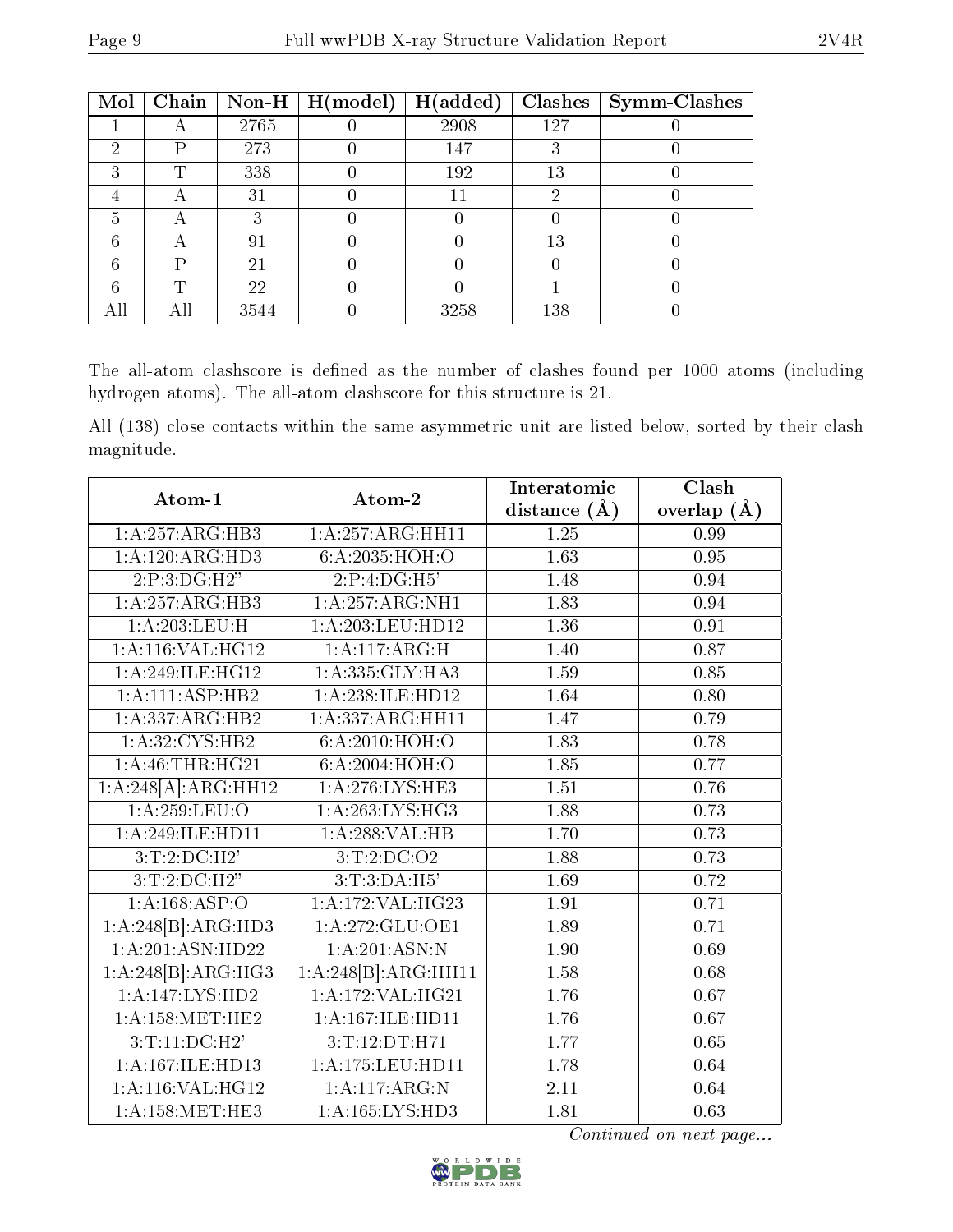| Atom-1                                            | Atom-2                       | Interatomic       | Clash<br>overlap $(A)$<br>0.63 |  |
|---------------------------------------------------|------------------------------|-------------------|--------------------------------|--|
|                                                   |                              | distance $(A)$    |                                |  |
| 1:A:328:GLU:H                                     | 1:A:328:GLU:CD               | 2.02              |                                |  |
| 1:A:263:LYS:HB2                                   | $1:A:264:PRO:\overline{HD3}$ | 1.83              | 0.61                           |  |
| 1:A:201:ASN:ND2                                   | 1:A:201:ASN:N                | 2.49              | 0.60                           |  |
| 1: A:272: GLU:O                                   | $1:A:276:LY\overline{S:HD3}$ | 2.02              | 0.60                           |  |
| 1:A:274:TYR:HE1                                   | 6:A:2079:HOH:O               | 1.85              | 0.60                           |  |
| 1: A:11: TYR: C                                   | 6: A:2004: HOH:O             | 2.40              | 0.59                           |  |
| 1: A:252:MET:HG2                                  | 1:A:265:TYR:CD2              | 2.37              | 0.59                           |  |
| 1: A:80: GLU:O                                    | 1:A:84:GLN:HG3               | 2.02              | 0.59                           |  |
| 1: A: 158:MET:CE                                  | 1:A:167:ILE:HD11             | 2.33              | 0.58                           |  |
| 1: A:203:LEU:CD1                                  | 1:A:203:LEU:H                | 2.11              | 0.58                           |  |
| $4:A:404:D\overline{GT:O3'}$                      | 4:A:404:DGT:O2B              | 2.21              | 0.58                           |  |
| 1: A:176: ILE: O                                  | 1:A:204:VAL:HB               | 2.02              | 0.58                           |  |
| 1:A:101:GLU:HB2                                   | 1:A:238:ILE:HG23             | 1.86              | 0.57                           |  |
| 1:A:235:ASN:HA                                    | 6:A:2062:HOH:O               | 2.05              | 0.57                           |  |
| 1:A:121:GLU:HG2                                   | 6:A:2036:HOH:O               | 2.06              | 0.56                           |  |
| 1:A:167:ILE:HD13                                  | 1: A: 175: LEU: CD1          | 2.35              | 0.56                           |  |
| 1:A:10:ASP:O                                      | 1: A:11: TYR: C              | 2.43              | 0.55                           |  |
| 1: A:245: SER:O                                   | 1:A:246:ILE:HD13             | 2.07              | 0.55                           |  |
| 1:A:255:ASN:HD22                                  | 1:A:255:ASN:N                | 2.04              | 0.55                           |  |
| 1:A:33:VAL:HG11                                   | 3:T:5:M1G:H5'                | 1.89              | 0.55                           |  |
| 3: T:3:DA:N3                                      | 3:T:3:DA:H2'                 | 2.21              | 0.55                           |  |
| 1:A:120:ARG:CD                                    | 6:A:2035:HOH:O               | 2.38              | 0.55                           |  |
| $1: A:203:$ LEU:N                                 | 1:A:203:LEU:HD12             | 2.15              | 0.55                           |  |
| 1: A:258: ASN:OD1                                 | 1:A:260:GLU:N                | $\overline{2.40}$ | 0.54                           |  |
| 1:A:49:TYR:CE1                                    | 1:A:161:PRO:HB3              | 2.42              | 0.54                           |  |
| 1: A: 137: GLU:O                                  | 1: A: 138: LYS: HB2          | 2.07              | 0.54                           |  |
| 3:T:11:DC:C2'                                     | 3:T:12:DT:H71                | 2.37              | 0.54                           |  |
| $1:A:248[\overline{B}].\overline{\text{ARG:HG3}}$ | 1:A:248[B]:ARG:NH1           | 2.23              | $0.54\,$                       |  |
| 1: A:305: HIS: HD2                                | 1: A:306: GLY:O              | 1.91              | 0.54                           |  |
| 1: A:252:MET:CE                                   | 1:A:331:ILE:HG22             | 2.38              | 0.53                           |  |
| 1:A:198:LEU:HD11                                  | 1: A:217: MET:HG2            | 1.89              | 0.53                           |  |
| 1:A:37:ARG:NH2                                    | 1:A:255:ASN:ND2              | 2.57              | 0.53                           |  |
| 1: A:167: ILE:HG23                                | 1:A:171:GLU:HB3              | 1.89              | 0.52                           |  |
| 1:A:76:PRO:HD2                                    | 6:A:2008:HOH:O               | 2.09              | 0.52                           |  |
| 1:A:181:ILE:HG23                                  | 1:A:182:ALA:N                | 2.24              | 0.52                           |  |
| 1:A:213:LYS:HA                                    | 1: A:213: LYS: NZ            | 2.25              | 0.52                           |  |
| 1:A:246:ILE:HG12                                  | 1: A:341: PHE:HZ             | 1.73              | $0.52\,$                       |  |
| 1:A:248[A]:ARG:NH1                                | 1: A:276:LYS:HE3             | 2.22              | 0.52                           |  |
| 1:A:56:VAL:HG13                                   | 1:A:60:ILE:HD11              | 1.92              | 0.52                           |  |
| 1: A: 112: ILE: HB                                | 1:A:116:VAL:HG23             | 1.91              | 0.51                           |  |
| 1:A:29:VAL:H                                      | 1: A:48: ASN:ND2             | 2.08              | 0.51                           |  |
|                                                   |                              |                   |                                |  |

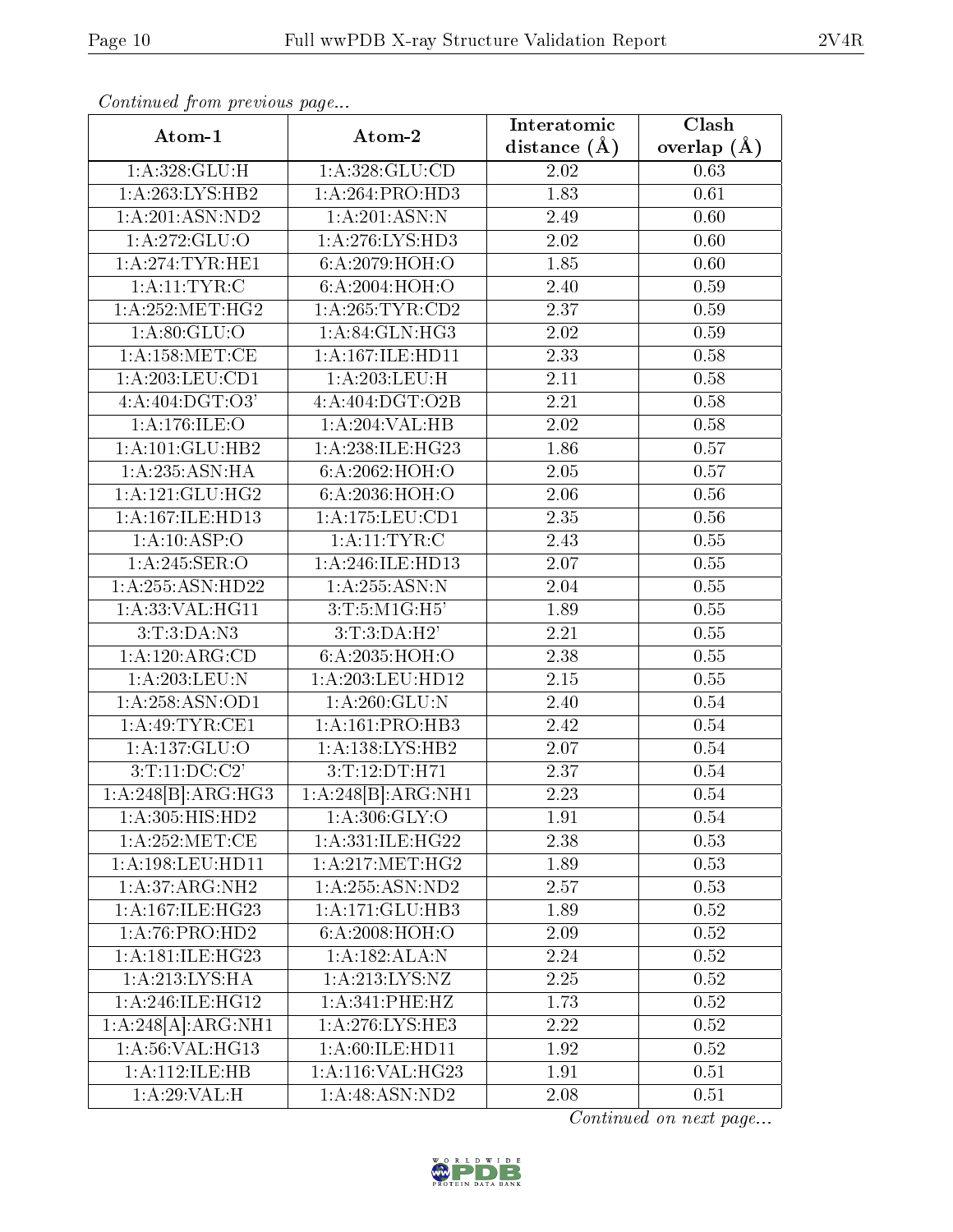| Atom-1              | Atom-2               | Interatomic       | Clash         |
|---------------------|----------------------|-------------------|---------------|
|                     |                      | distance $(A)$    | overlap $(A)$ |
| 1:A:48:ASN:OD1      | 1:A:50:GLU:HB2       | 2.09              | 0.51          |
| 1:A:88:ARG:O        | 1: A:92: LEU: HG     | 2.10              | 0.51          |
| 1:A:10:ASP:O        | 1:A:12:PHE:N         | 2.43              | 0.51          |
| 1:A:37:ARG:NH1      | 1:A:332:ARG:NH1      | 2.58              | 0.51          |
| 1: A:246: ILE: HG12 | 1:A:341:PHE:CZ       | 2.46              | 0.51          |
| 1: A:37: ARG: NE    | 6:A:2066:HOH:O       | 2.44              | 0.51          |
| 1: A:35: SER:OG     | 1:A:37:ARG:HG3       | 2.11              | 0.51          |
| 1: A:38: PHE:CE1    | 1:A:41:SER:HB3       | 2.46              | 0.50          |
| 1:A:211:PHE:HD1     | 1:A:227:ILE:HD11     | 1.76              | 0.50          |
| 1:A:257:ARG:CB      | 1:A:257:ARG:HH11     | 2.11              | 0.50          |
| 1: A:213: LYS: HA   | 1:A:213:LYS:HZ3      | 1.75              | 0.50          |
| 1: A:109: TYR: CD1  | 1:A:149:LYS:HG2      | 2.47              | 0.50          |
| 1:A:241:ARG:HD3     | 6: T:2010:HOH:O      | 2.11              | 0.50          |
| $1: A:38:$ PHE:CD1  | 1:A:41:SER:HB3       | 2.47              | 0.49          |
| 1: A: 168: ASP: OD1 | 1: A:170: GLU:HB3    | 2.12              | 0.49          |
| 1:A:61:PRO:HB3      | 3: T:3:DA:H5"        | 1.93              | 0.49          |
| 1:A:116:VAL:HG13    | 1: A: 121: GLU: HB2  | 1.95              | 0.49          |
| 1:A:147:LYS:CD      | 1:A:172:VAL:HG21     | 2.42              | 0.49          |
| 1: A:252:MET:HE2    | 1:A:331:ILE:HG22     | 1.94              | 0.48          |
| 1:A:5:LEU:HD22      | 1:A:110:LEU:HD12     | 1.95              | 0.48          |
| 1:A:255:ASN:ND2     | 1:A:255:ASN:N        | $\overline{2.62}$ | 0.48          |
| 1: A:119: TYR: HA   | 1:A:122:ALA:HB3      | 1.95              | 0.47          |
| 2:P:3:DG:C2'        | 2:P:4:DG:H5'         | 2.34              | 0.47          |
| 1:A:174:ARG:NH1     | 1: A:178: GLU: HG2   | 2.30              | 0.47          |
| 1:A:299:ARG:HG2     | 1:A:299:ARG:HH11     | 1.80              | 0.47          |
| 1: A: 158: MET: HE3 | 1: A: 165: LYS: CD   | 2.44              | 0.47          |
| 1:A:93:LEU:HD22     | 1: A: 110: LEU: HD11 | 1.97              | 0.47          |
| 1:A:130:LYS:HG3     | 1:A:143:VAL:HG23     | 1.97              | 0.47          |
| 1: A:258:ASN:OD1    | 1: A:258: ASN: C     | 2.54              | 0.47          |
| 1: A:39: GLU:O      | 1:A:40:ASP:HB2       | 2.15              | 0.47          |
| 1:A:116:VAL:CG1     | 1:A:117:ARG:H        | 2.21              | 0.46          |
| 1:A:103:ALA:HA      | 1:A:241:ARG:NH2      | 2.29              | 0.46          |
| 1:A:257:ARG:HH21    | 1:A:328:GLU:HA       | 1.81              | 0.46          |
| 1: A: 186: GLY:O    | 1:A:222:LYS:HE2      | 2.16              | 0.46          |
| 1: A:116: VAL:CG1   | 1:A:121:GLU:HB2      | 2.46              | 0.45          |
| 1:A:333:ARG:HH21    | 3:T:5:M1G:P          | 2.39              | 0.45          |
| 1:A:34:PHE:HB3      | 6:A:2013:HOH:O       | 2.15              | 0.45          |
| 1: A: 101: GLU: CB  | 1: A:238: ILE: HG23  | 2.46              | 0.45          |
| 1:A:278:ASP:O       | 1: A:279: LYS: HB2   | 2.17              | 0.45          |
| 1: A:81:VAL:O       | 1: A:85:VAL:HG23     | 2.16              | 0.45          |
| 1:A:337:ARG:NH2     | 3:T:7:DA:OP2         | 2.50              | 0.45          |

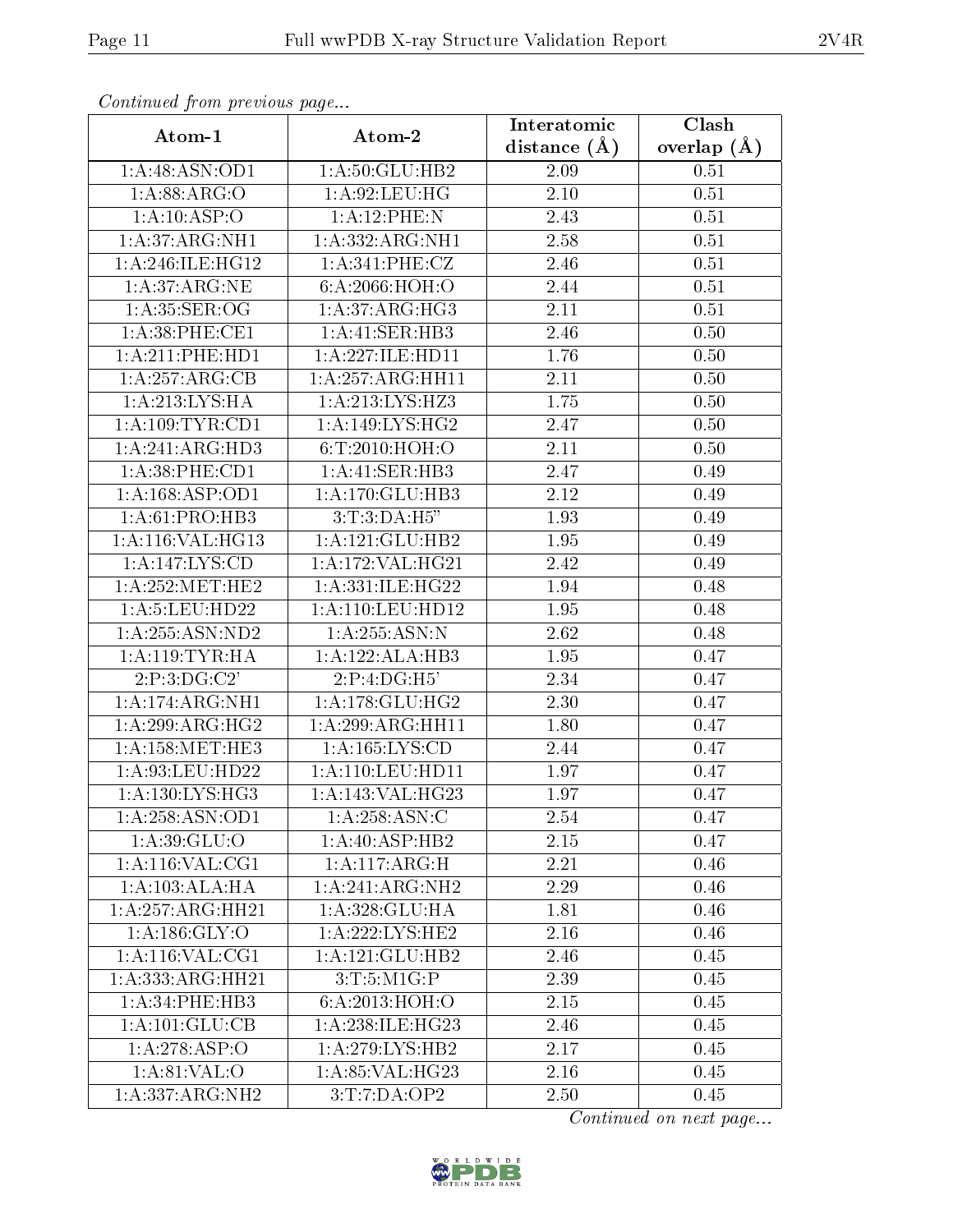| Atom-1               | Atom-2                     | Interatomic       | Clash           |
|----------------------|----------------------------|-------------------|-----------------|
|                      |                            | distance $(\AA)$  | overlap $(\AA)$ |
| 1:A:52:ARG:NH1       | 4:A:404:DGT:O2G            | 2.50              | 0.45            |
| 3:T:3:DA:C2'         | 3: T: 3: DA: N3            | 2.79              | 0.45            |
| 1: A: 130: LYS: HG3  | 1:A:143:VAL:CG2            | 2.48              | 0.44            |
| 1:A:248[A]:ARG:HH12  | 1: A:276: LYS: HG2         | $\overline{1.83}$ | 0.44            |
| 1: A: 324: LEU: HD21 | 1: A: 331: ILE: HD12       | 1.99              | 0.44            |
| 1:A:200:ILE:HD11     | 1:A:209:ILE:HD12           | 2.00              | 0.43            |
| 1:A:119:TYR:HB3      | 1:A:166:VAL:HG11           | $\overline{2.00}$ | 0.43            |
| 1:A:231:ARG:HD2      | 6:A:2061:HOH:O             | $2.19\,$          | 0.43            |
| 2:P:5:DG:H2"         | 2:P:6:DA:C8                | $\overline{2.53}$ | 0.43            |
| 1:A:181:ILE:HG12     | 1:A:195:LEU:HD13           | 1.99              | 0.43            |
| 1:A:248[B]:ARG:CD    | 1:A:272:GLU:OE1            | 2.63              | 0.42            |
| 3: T: 16: DC: H2"    | 3:T:17:D <sub>C</sub> :O5' | 2.19              | 0.42            |
| 1:A:248[B]:ARG:NH1   | 1: A:249: ILE:O            | 2.53              | 0.42            |
| 1: A:292: GLU:CD     | 1: A: 330: LYS: HB2        | 2.40              | 0.42            |
| 1:A:248[A]:ARG:HD3   | 3:T:6:DG:P                 | 2.60              | 0.41            |
| 1:A:248[A]:ARG:NH1   | 1: A:276: LYS: HG2         | 2.34              | 0.41            |
| 1: A:160: LYS: HB2   | 1:A:161:PRO:HA             | 2.02              | 0.41            |
| 1:A:137:GLU:O        | 1: A: 138: LYS: CB         | 2.67              | 0.41            |
| 1:A:211:PHE:HD1      | 1:A:227:ILE:CD1            | $\overline{2.34}$ | 0.41            |
| 1:A:21:ASN:C         | 1:A:21:ASN:HD22            | 2.23              | 0.41            |
| $1:$ A:44:VAL:O      | 1: A:58:ALA:H              | $\overline{2.20}$ | 0.41            |
| 1:A:249:ILE:HA       | 1:A:335:GLY:HA3            | 2.02              | 0.41            |
| 1:A:281:ILE:HB       | 1:A:342:ILE:HD12           | 2.02              | 0.41            |
| 1:A:42:GLY:HA2       | 3:T:4:DC:H5'               | 2.02              | 0.40            |
| 1: A:178: GLU:HG3    | 1:A:179:LEU:N              | 2.37              | 0.40            |
| $1:$ A:181:ILE:CG2   | 1:A:182:ALA:N              | $\overline{2.84}$ | 0.40            |
| $1: A:208:$ SER:O    | 1:A:209:ILE:HG13           | 2.22              | 0.40            |
| 1:A:218:ILE:HD12     | 1: A:222:LYS:HB3           | 2.02              | 0.40            |
| 1: A:244:LYS:HE3     | 6:A:2064:HOH:O             | $\overline{2.21}$ | 0.40            |
| 1:A:242:VAL:HG12     | 1:A:243:ARG:N              | 2.36              | 0.40            |

There are no symmetry-related clashes.

### 5.3 Torsion angles  $(i)$

#### 5.3.1 Protein backbone (i)

In the following table, the Percentiles column shows the percent Ramachandran outliers of the chain as a percentile score with respect to all X-ray entries followed by that with respect to entries of similar resolution.

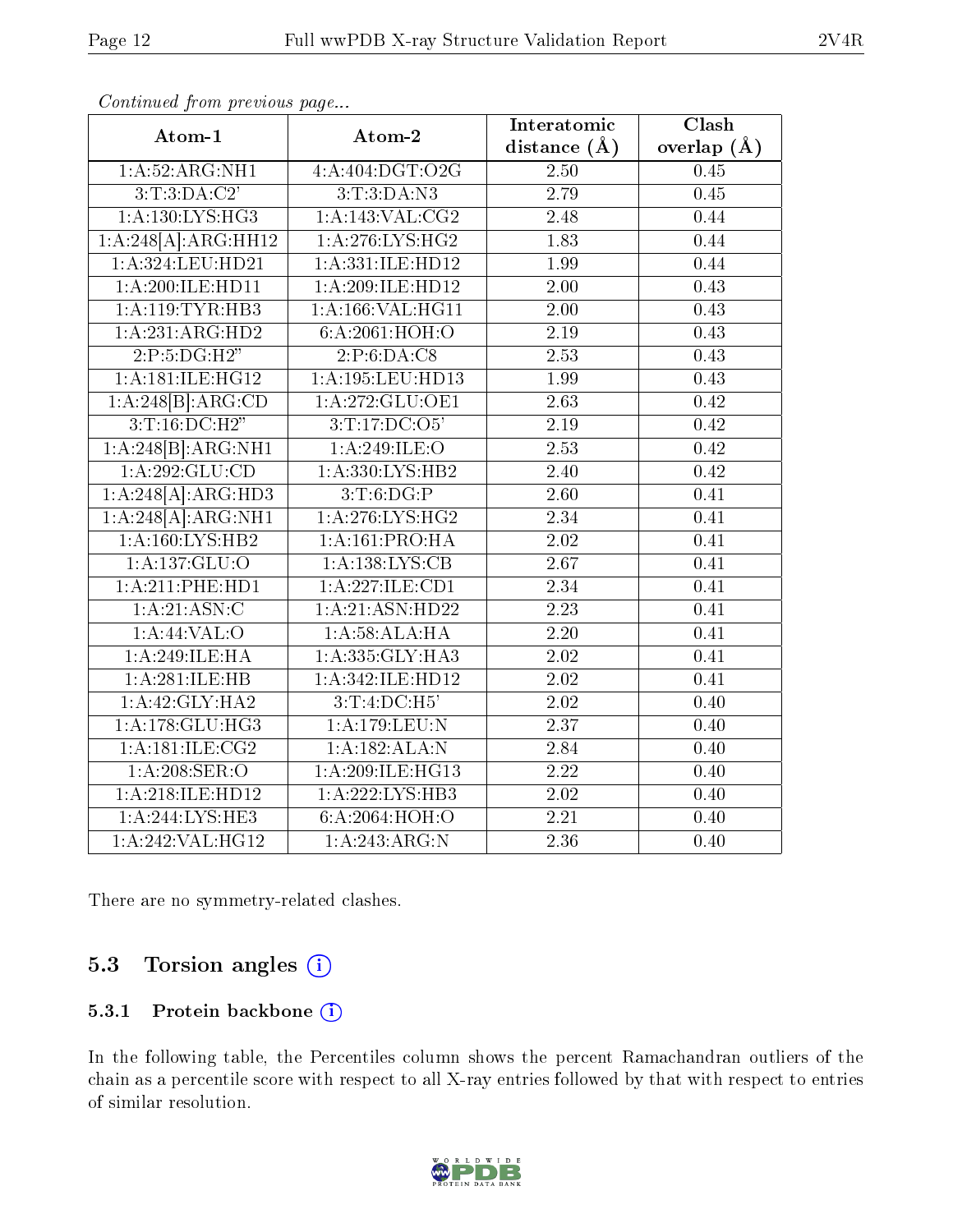The Analysed column shows the number of residues for which the backbone conformation was analysed, and the total number of residues.

| Mol Chain | $\boldsymbol{\mathrm{Analysed}}$                |  | Favoured   Allowed   Outliers   Percentiles |
|-----------|-------------------------------------------------|--|---------------------------------------------|
|           | $342/358 (96\%)$ 313 (92%) 26 (8%) 3 (1%) 17 31 |  |                                             |

All (3) Ramachandran outliers are listed below:

| Mol | Chain | Res | Type    |
|-----|-------|-----|---------|
|     |       |     |         |
|     |       | 115 | $\cdot$ |
|     |       | 278 |         |

#### 5.3.2 Protein sidechains  $(i)$

In the following table, the Percentiles column shows the percent sidechain outliers of the chain as a percentile score with respect to all X-ray entries followed by that with respect to entries of similar resolution.

The Analysed column shows the number of residues for which the sidechain conformation was analysed, and the total number of residues.

| $\mid$ Mol $\mid$ Chain $\mid$ | $\boldsymbol{\mathrm{Analysed}}$                |  | Rotameric   Outliers   Percentiles |
|--------------------------------|-------------------------------------------------|--|------------------------------------|
|                                | $302/315(96\%)$   291 (96\%)   11 (4\%)   35 61 |  |                                    |

All (11) residues with a non-rotameric sidechain are listed below:

| Mol          | Chain | $\operatorname{Res}$ | <b>Type</b> |
|--------------|-------|----------------------|-------------|
| 1            | А     | 21                   | <b>ASN</b>  |
| 1            | A     | 32                   | CYS         |
| $\mathbf{1}$ | А     | 90                   | MET         |
| 1            | А     | 99                   | <b>LYS</b>  |
| 1            | А     | 168                  | ASP         |
| 1            | А     | 178                  | GLU         |
| 1            | А     | 201                  | <b>ASN</b>  |
| $\mathbf{1}$ | А     | 203                  | LEU         |
| 1            | А     | 282                  | PRO         |
| 1            | А     | 328                  | GLU         |
|              | А     | 337                  | ${\rm ARG}$ |

Some sidechains can be flipped to improve hydrogen bonding and reduce clashes. All (7) such sidechains are listed below:

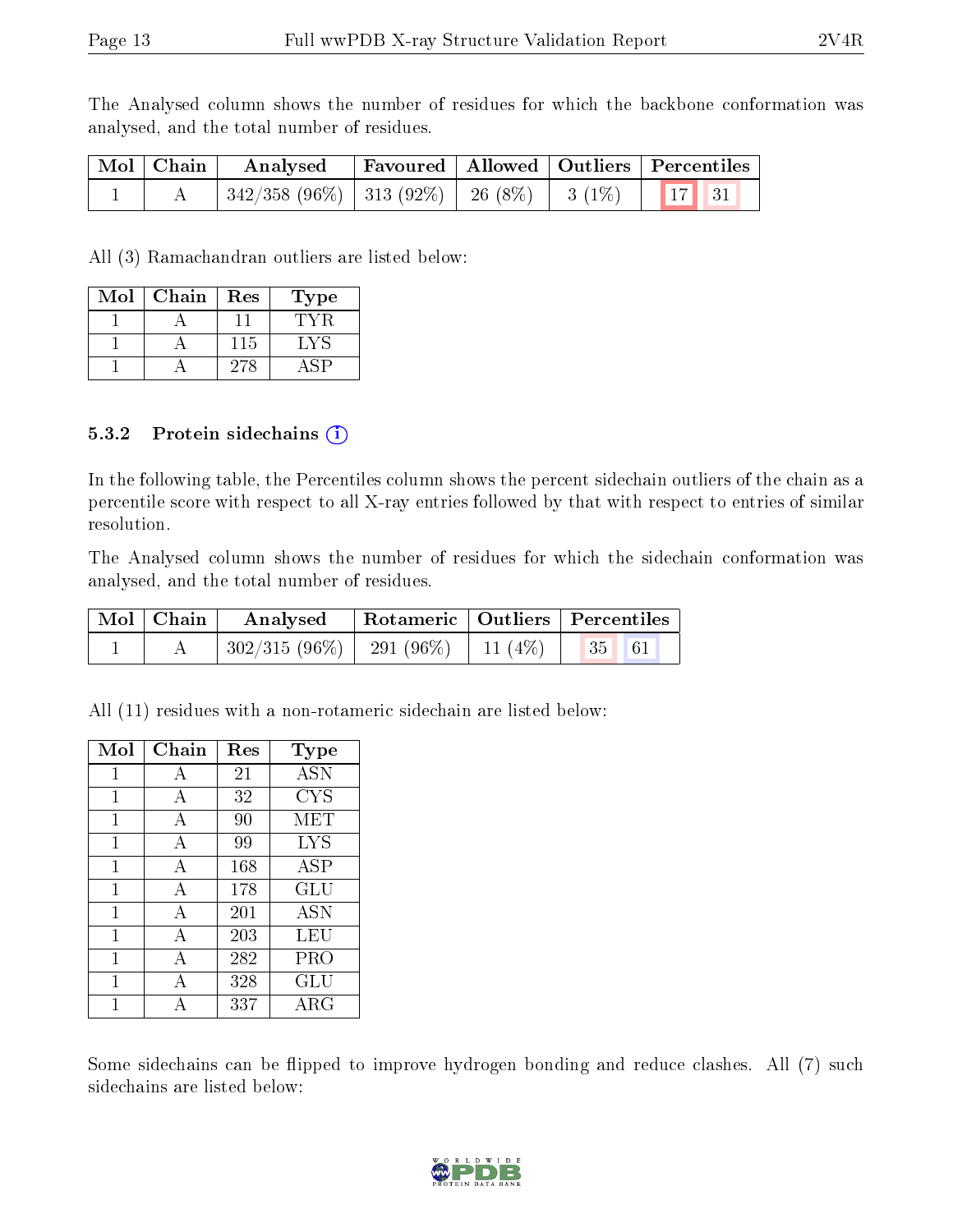| Mol | Chain | Res | Type                      |
|-----|-------|-----|---------------------------|
|     |       |     | $\overline{\mathrm{HIS}}$ |
|     |       | 21  | <b>ASN</b>                |
|     |       | 124 | <b>ASN</b>                |
|     |       | 189 | ASN                       |
|     |       | 201 | <b>ASN</b>                |
|     |       | 255 | <b>ASN</b>                |
|     |       | 305 | <b>HIS</b>                |

#### 5.3.3 RNA  $(i)$

There are no RNA molecules in this entry.

### 5.4 Non-standard residues in protein, DNA, RNA chains (i)

1 non-standard protein/DNA/RNA residue is modelled in this entry.

In the following table, the Counts columns list the number of bonds (or angles) for which Mogul statistics could be retrieved, the number of bonds (or angles) that are observed in the model and the number of bonds (or angles) that are defined in the Chemical Component Dictionary. The Link column lists molecule types, if any, to which the group is linked. The Z score for a bond length (or angle) is the number of standard deviations the observed value is removed from the expected value. A bond length (or angle) with  $|Z| > 2$  is considered an outlier worth inspection. RMSZ is the root-mean-square of all Z scores of the bond lengths (or angles).

| Mol | Type | $\mid$ Chain $\mid$ Res $\mid$ |                       | Link |            | Bond lengths |                    | Bond angles |      |                                                                  |
|-----|------|--------------------------------|-----------------------|------|------------|--------------|--------------------|-------------|------|------------------------------------------------------------------|
|     |      |                                |                       |      | Counts     |              | RMSZ   $\# Z  > 2$ |             |      | $\vert$ Counts $\vert$ RMSZ $\vert \# \vert Z \vert > 2$ $\vert$ |
|     | M1G  | ┯                              | $\tilde{\phantom{a}}$ |      | 21, 28, 29 |              |                    | 19,41,44    | 1.62 |                                                                  |

In the following table, the Chirals column lists the number of chiral outliers, the number of chiral centers analysed, the number of these observed in the model and the number defined in the Chemical Component Dictionary. Similar counts are reported in the Torsion and Rings columns. '-' means no outliers of that kind were identified.

|  |  |  | Mol   Type   Chain   Res   Link   Chirals   Torsions   Rings |  |
|--|--|--|--------------------------------------------------------------|--|
|  |  |  | $0/3/21/22$   $0/4/4/4$                                      |  |

There are no bond length outliers.

All (2) bond angle outliers are listed below:

| Mol | Chain | $\vert$ Res $\vert$ | $\vert$ Type | Atoms          |         | Observed $(°)$ | Ideal $(°)$ |
|-----|-------|---------------------|--------------|----------------|---------|----------------|-------------|
|     |       |                     | M1G          | $C6A-N2-C2$    | 411     | 121.67         | 116.58      |
|     |       |                     | M1G          | $O4'$ -C1'-C2' | $-3.16$ | $100.28\,$     | 106.25      |

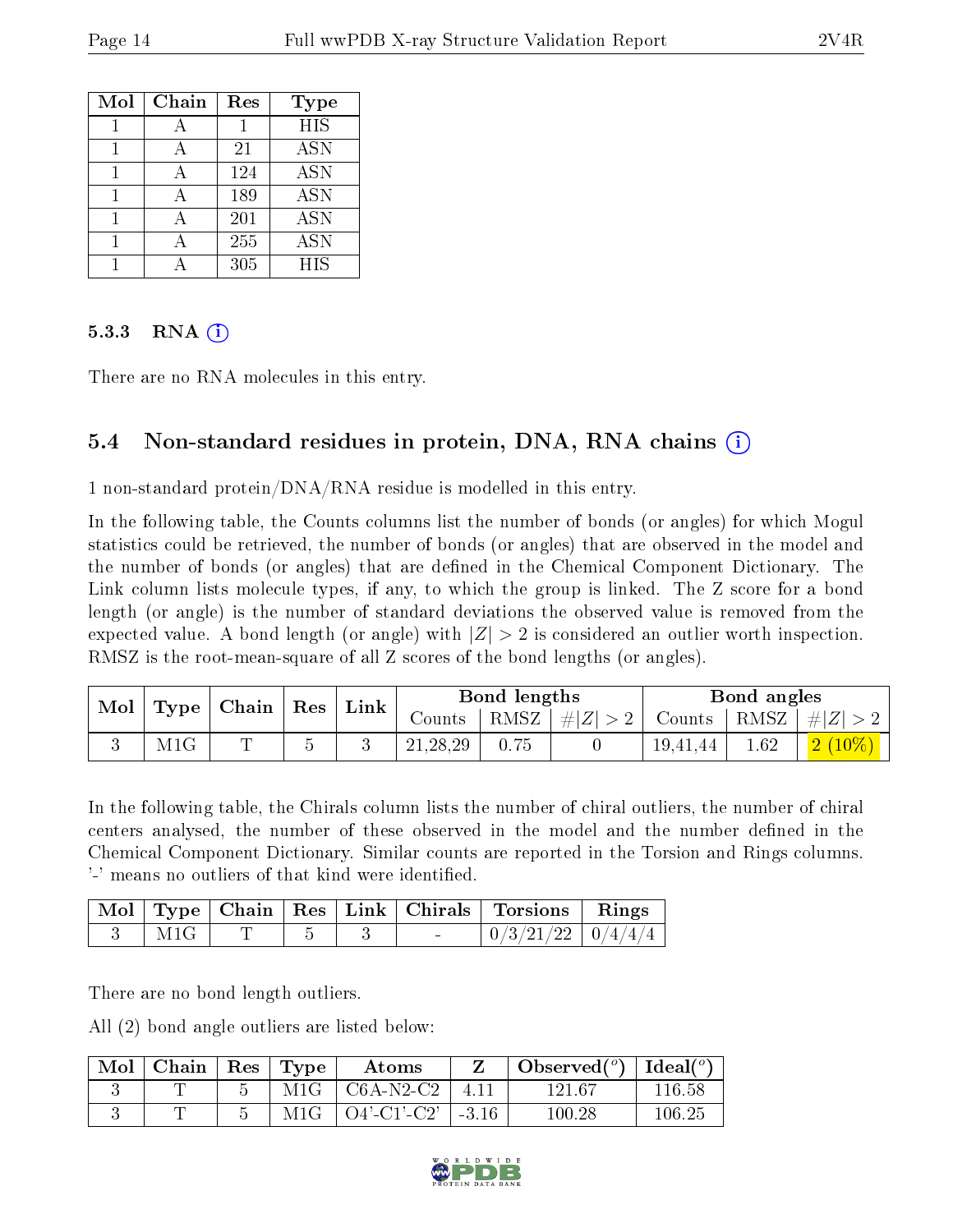There are no chirality outliers.

There are no torsion outliers.

There are no ring outliers.

1 monomer is involved in 2 short contacts:

|  |  | Mol   Chain   Res   Type   Clashes   Symm-Clashes |
|--|--|---------------------------------------------------|
|  |  |                                                   |

#### 5.5 Carbohydrates (i)

There are no carbohydrates in this entry.

### 5.6 Ligand geometry (i)

Of 4 ligands modelled in this entry, 3 are monoatomic - leaving 1 for Mogul analysis.

In the following table, the Counts columns list the number of bonds (or angles) for which Mogul statistics could be retrieved, the number of bonds (or angles) that are observed in the model and the number of bonds (or angles) that are defined in the Chemical Component Dictionary. The Link column lists molecule types, if any, to which the group is linked. The Z score for a bond length (or angle) is the number of standard deviations the observed value is removed from the expected value. A bond length (or angle) with  $|Z| > 2$  is considered an outlier worth inspection. RMSZ is the root-mean-square of all Z scores of the bond lengths (or angles).

|     | Mol   Type   Chain   Res |     |  | ' Link   |      | Bond lengths                           |  | Bond angles                                                                  |  |
|-----|--------------------------|-----|--|----------|------|----------------------------------------|--|------------------------------------------------------------------------------|--|
|     |                          |     |  | Counts 1 |      |                                        |  | $\mid$ RMSZ $\mid \#  Z  > 2 \mid$ Counts $\mid$ RMSZ $\mid \#  Z  > 2 \mid$ |  |
| DGT |                          | 404 |  | 26,33,33 | 2.35 | <mark>7 (26%)</mark>   32,52,52   2.27 |  | $\mid$ 9 (28%) $\mid$                                                        |  |

In the following table, the Chirals column lists the number of chiral outliers, the number of chiral centers analysed, the number of these observed in the model and the number defined in the Chemical Component Dictionary. Similar counts are reported in the Torsion and Rings columns. '-' means no outliers of that kind were identified.

|       |     | Mol   Type   Chain   Res   Link   Chirals | Torsions                                   | Rings |
|-------|-----|-------------------------------------------|--------------------------------------------|-------|
| DGT 1 | 404 |                                           | $5$   $1/1/6/6$   $2/18/34/34$   $0/3/3/3$ |       |

All (7) bond length outliers are listed below:

| Mol |     |       | Chain   $\text{Res}$   $\text{Type}$   $\text{Atoms}$ |         | $Z \mid Observed(A) \mid Ideal(A)$ |      |
|-----|-----|-------|-------------------------------------------------------|---------|------------------------------------|------|
|     | 404 |       | $DGT   O3'-C3'$                                       | - 5.24  | 1.54                               | .43  |
|     | 404 | $DGT$ | $\mid$ C3'-C4' $\mid$ -5.12                           |         | 1.38                               | 1.53 |
|     | 404 | DGT - | $C5'-C4'$                                             | $-4.54$ | $1.37\,$                           | 1.51 |

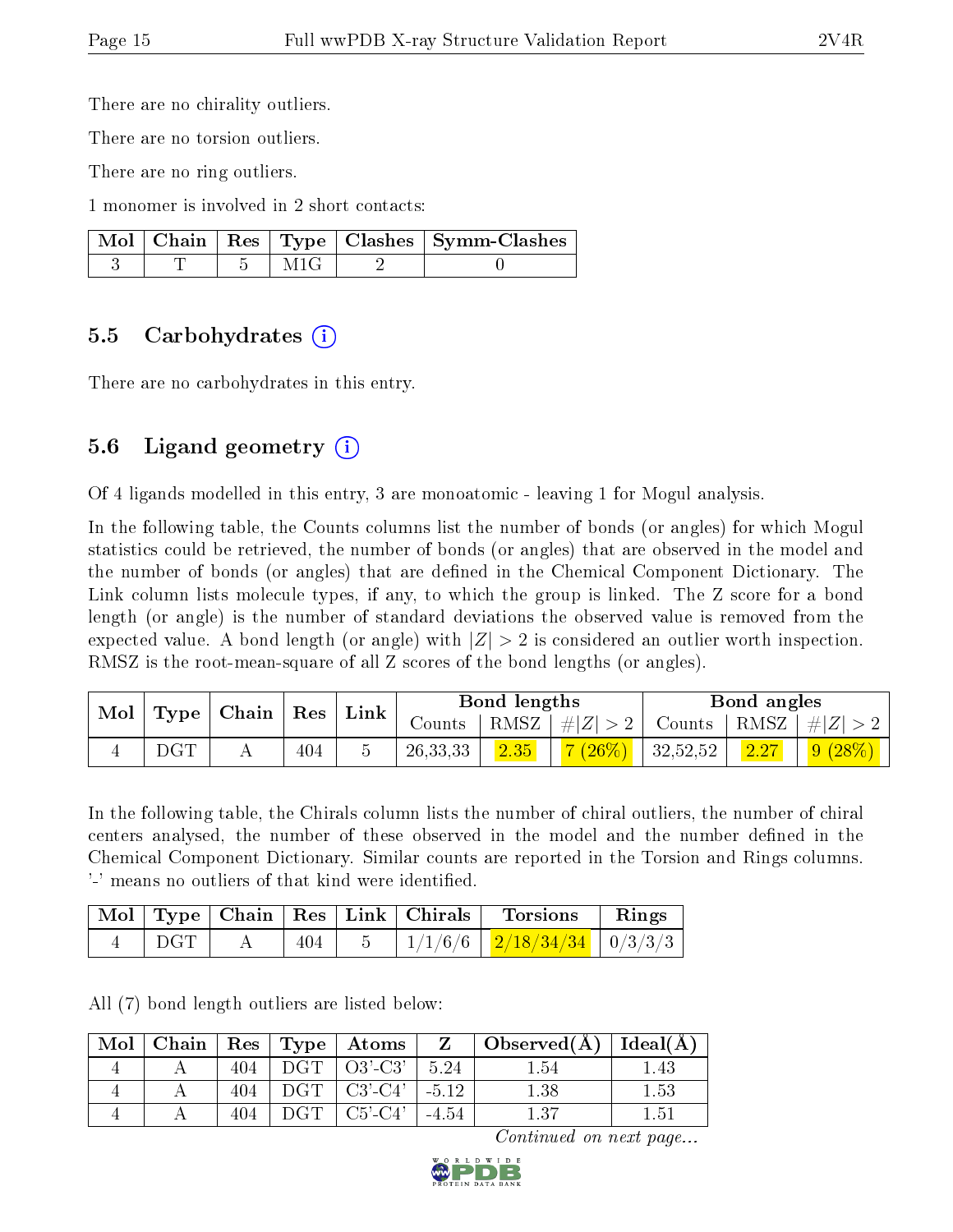| Mol | Chain | $\operatorname{Res}$ | Type       | Atoms                              |         | $\Box$ Observed $(A)$ | Ideal(A) |
|-----|-------|----------------------|------------|------------------------------------|---------|-----------------------|----------|
|     |       | 404                  | DGT.       | $C6-N1$                            | 4.45    | .40                   | l .33    |
|     |       | 404                  | <b>DGT</b> | $C2'$ -C3'                         | $-4.16$ | 1.41                  | $1.52\,$ |
|     |       | 404                  |            | $C2-N1$                            | 2.92    | $1.40\,$              | $1.35\,$ |
|     |       | 404                  |            | $\overline{O4'}$ -C <sup>1</sup> ' | 2.87    | 48                    |          |

All (9) bond angle outliers are listed below:

| Mol | Chain | Res | Type       | Atoms                                                            | Z       | Observed $(°)$ | Ideal $({}^{\circ})$ |
|-----|-------|-----|------------|------------------------------------------------------------------|---------|----------------|----------------------|
| 4   | А     | 404 | <b>DGT</b> | $C2-N3-C4$                                                       | 5.50    | 121.64         | 115.36               |
| 4   | А     | 404 | $\rm DGT$  | $N3-C2-N1$                                                       | $-5.44$ | 119.96         | 127.22               |
| 4   | А     | 404 | $\rm DGT$  | $C2$ <sup>'</sup> -C <sub>3</sub> <sup>'</sup> -C <sub>4</sub> ' | 5.22    | 113.63         | 102.76               |
| 4   | А     | 404 | <b>DGT</b> | $C5-C6-N1$                                                       | $-3.78$ | 118.26         | 123.43               |
| 4   | А     | 404 | $\rm DGT$  | $O4'$ -C4'-C5'                                                   | 3.54    | 121.02         | 109.37               |
| 4   | А     | 404 | <b>DGT</b> | PB-O3B-PG                                                        | $-3.23$ | 121.75         | 132.83               |
| 4   | А     | 404 | $\rm DGT$  | $C2'$ - $C1'$ -N9                                                | $-2.32$ | 108.92         | 114.27               |
| 4   | А     | 404 | DGT        | $C6-N1-C2$                                                       | 2.31    | 119.59         | 115.93               |
| 4   | А     | 404 | $\rm DGT$  | PA-O3A-PB                                                        | $-2.04$ | 125.84         | 132.83               |

All (1) chirality outliers are listed below:

| Mol   Chain   Res   Type   Atom |  |  |
|---------------------------------|--|--|
|                                 |  |  |

All (2) torsion outliers are listed below:

| $Mol$   Chain |     | Res   Type | Atoms           |
|---------------|-----|------------|-----------------|
|               | 404 | DGT        | $PB-O3A-PA-O5'$ |
|               | 404 | DGT        | PB-O3A-PA-O2A   |

There are no ring outliers.

1 monomer is involved in 2 short contacts:

|  |         | Mol   Chain   Res   Type   Clashes   Symm-Clashes |
|--|---------|---------------------------------------------------|
|  | 404 DGT |                                                   |

The following is a two-dimensional graphical depiction of Mogul quality analysis of bond lengths, bond angles, torsion angles, and ring geometry for all instances of the Ligand of Interest. In addition, ligands with molecular weight > 250 and outliers as shown on the validation Tables will also be included. For torsion angles, if less then 5% of the Mogul distribution of torsion angles is within 10 degrees of the torsion angle in question, then that torsion angle is considered an outlier. Any bond that is central to one or more torsion angles identified as an outlier by Mogul will be

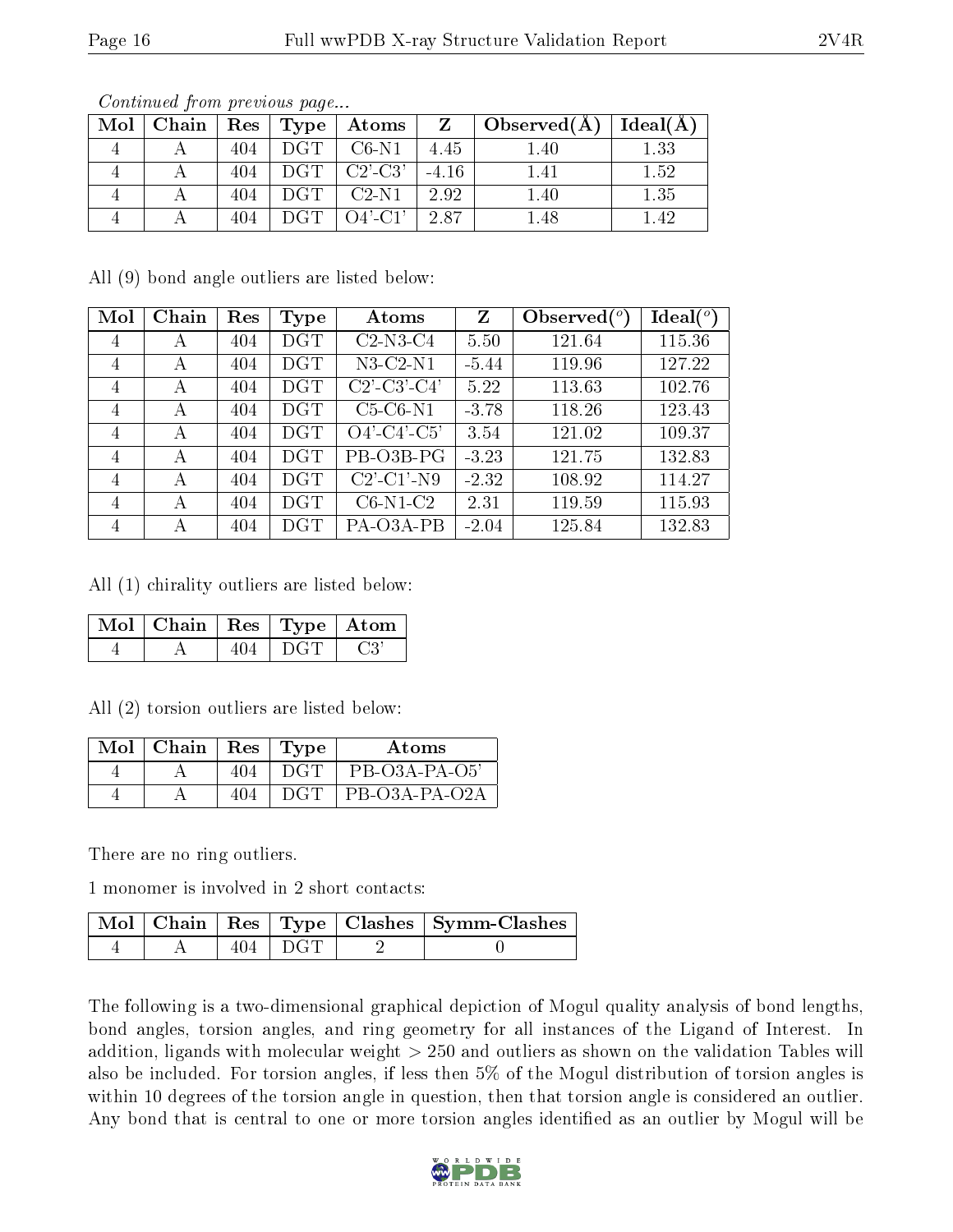highlighted in the graph. For rings, the root-mean-square deviation (RMSD) between the ring in question and similar rings identified by Mogul is calculated over all ring torsion angles. If the average RMSD is greater than 60 degrees and the minimal RMSD between the ring in question and any Mogul-identied rings is also greater than 60 degrees, then that ring is considered an outlier. The outliers are highlighted in purple. The color gray indicates Mogul did not find sufficient equivalents in the CSD to analyse the geometry.



#### 5.7 [O](https://www.wwpdb.org/validation/2017/XrayValidationReportHelp#nonstandard_residues_and_ligands)ther polymers  $(i)$

There are no such residues in this entry.

#### 5.8 Polymer linkage issues  $(i)$

There are no chain breaks in this entry.

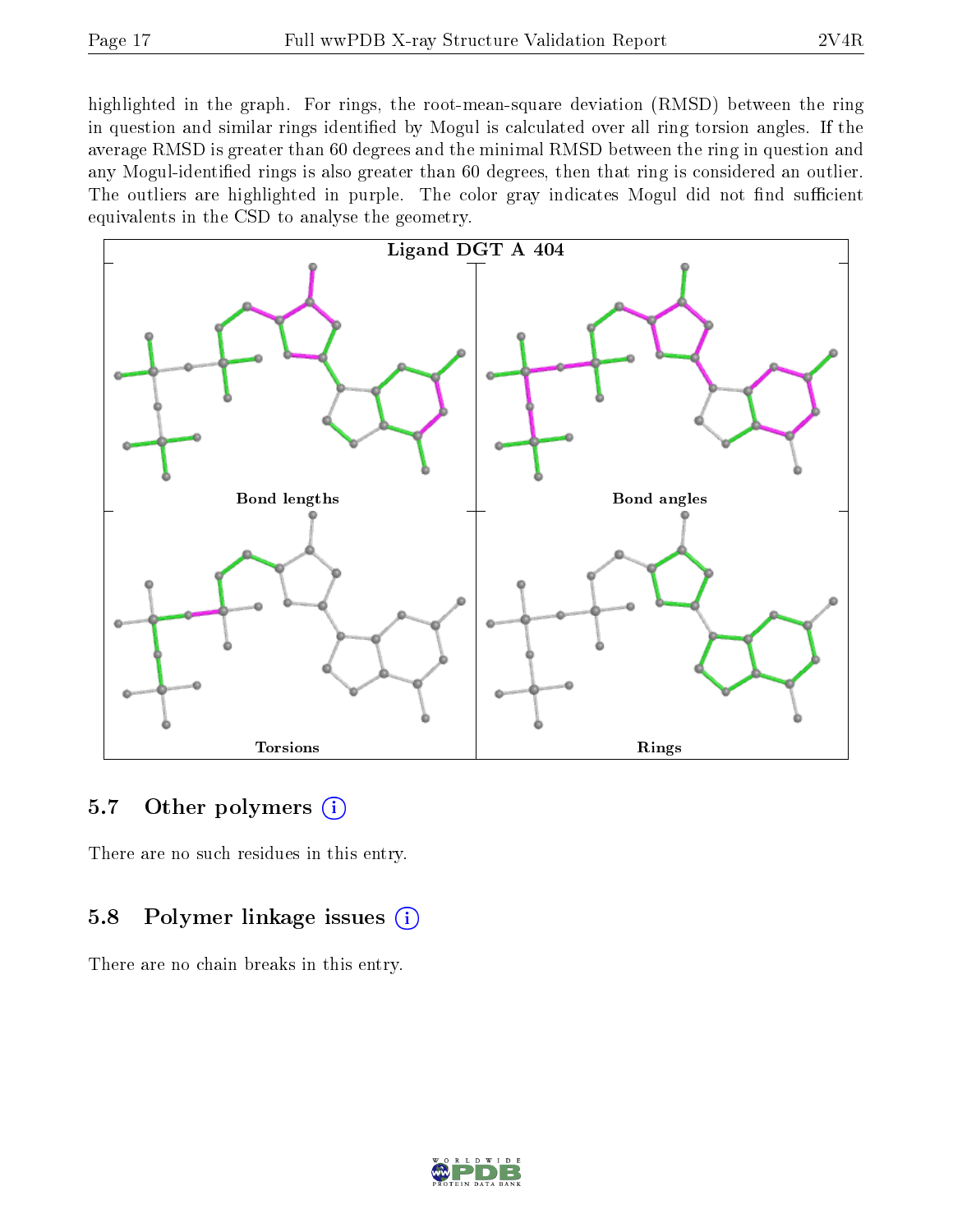## 6 Fit of model and data  $\left( \cdot \right)$

## 6.1 Protein, DNA and RNA chains (i)

In the following table, the column labelled  $#RSRZ> 2'$  contains the number (and percentage) of RSRZ outliers, followed by percent RSRZ outliers for the chain as percentile scores relative to all X-ray entries and entries of similar resolution. The OWAB column contains the minimum, median,  $95<sup>th</sup>$  percentile and maximum values of the occupancy-weighted average B-factor per residue. The column labelled  $Q< 0.9$  lists the number of (and percentage) of residues with an average occupancy less than 0.9.

| Mol            | Chain | Analysed        | ${ <\hspace{-1.5pt}{\mathrm{RSRZ}} \hspace{-1.5pt}>}$ | $\#\text{RSRZ}{>}2$      | $OWAB(A^2)$    | $Q<$ 0.9     |
|----------------|-------|-----------------|-------------------------------------------------------|--------------------------|----------------|--------------|
|                |       | $343/358$ (95%) | $-0.02$                                               | $4(1\%)$ 79<br>80        | 19, 43, 64, 76 | (4%)<br>14   |
| $\overline{2}$ | P     | $13/13$ (100\%) | $-0.33$                                               | $0$ 100 100              | 27, 40, 57, 63 |              |
| 3              | T     | $16/18$ (88%)   | $-0.28$                                               | 21<br>$1(6\%)$<br>20     | 31, 45, 80, 95 | $(6\%)$      |
| All            | All   | $372/389$ (95%) | $-0.04$                                               | $5(1\%)$ 77<br><b>79</b> | 19, 43, 65, 95 | (4%)<br>15 ( |

All (5) RSRZ outliers are listed below:

| Mol | Chain | Res   | <b>Type</b>             | <b>RSRZ</b> |
|-----|-------|-------|-------------------------|-------------|
|     |       | 120   | $\overline{\text{ARG}}$ | 3.1         |
| 3   |       |       | DC                      | 2.6         |
|     |       | 248[A | <b>ARG</b>              | 2.5         |
|     |       | 328   | GLU                     | 2.1         |
|     |       | 242   | 7 A T                   | 20          |

### 6.2 Non-standard residues in protein, DNA, RNA chains  $(i)$

In the following table, the Atoms column lists the number of modelled atoms in the group and the number defined in the chemical component dictionary. The B-factors column lists the minimum, median,  $95<sup>th</sup>$  percentile and maximum values of B factors of atoms in the group. The column labelled  $Q< 0.9$ ' lists the number of atoms with occupancy less than 0.9.

|     |  |       |      | Mol   Type   Chain   Res   Atoms   RSCC   RSR   B-factors( $\AA^2$ )   Q<0.9 |  |
|-----|--|-------|------|------------------------------------------------------------------------------|--|
| M1G |  | 25/26 | 0.97 | 21.28.35.39                                                                  |  |

#### 6.3 Carbohydrates (i)

There are no carbohydrates in this entry.